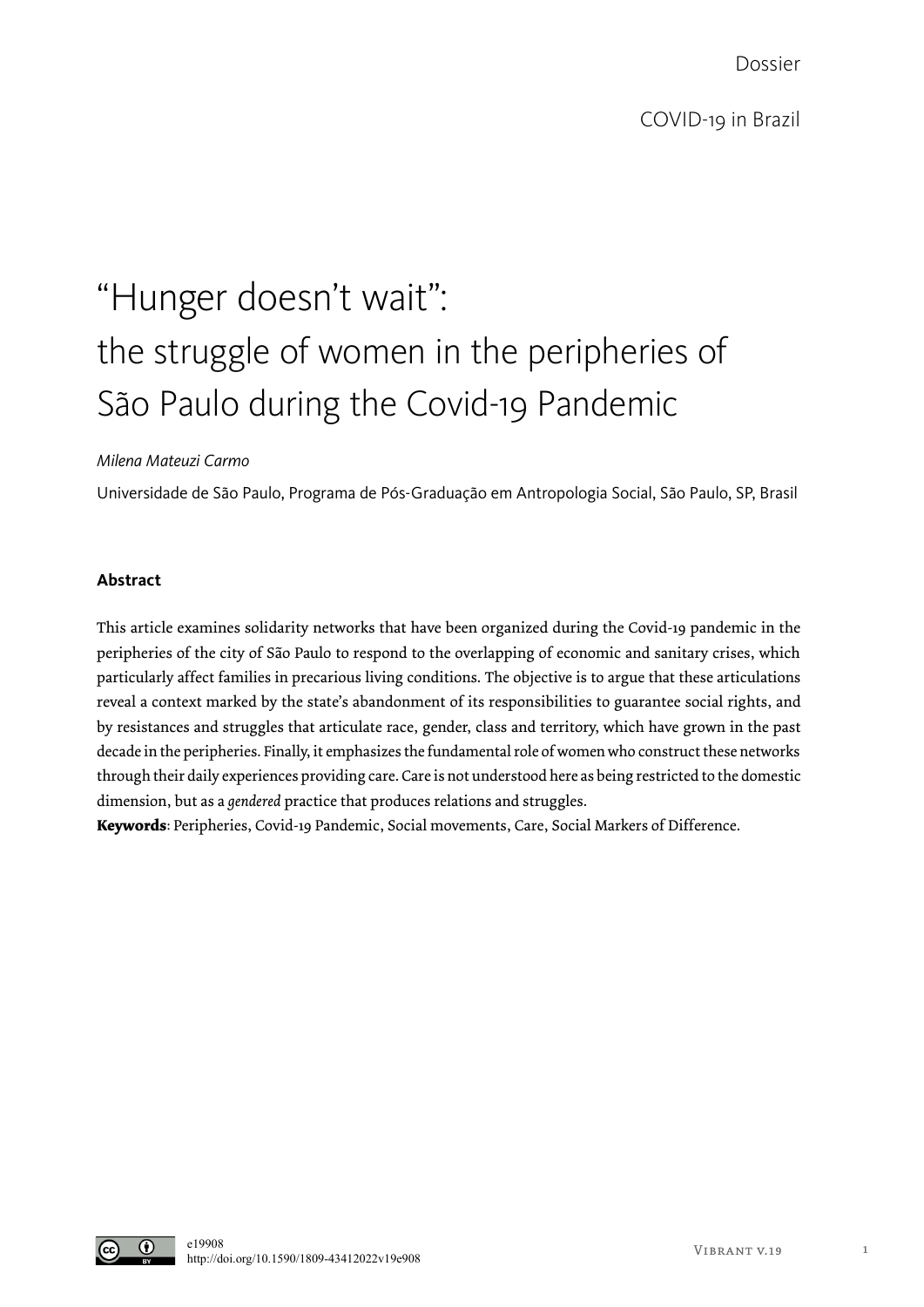## "A fome não espera: a luta de mulheres nas periferias de São Paulo durante a Pandemia Covid-19

### **Resumo**

Este artigo examina redes de solidariedade que tem sido organizadas durante a Pandemia Covid-19 nas periferias da cidade de São Paulo para responder às sobreposição de crises, econômica e sanitária, que afeta, particularmente, famílias em condições precárias de vida. O objetivo é argumentar que estas articulações revelam um contexto marcado pelo abandono do Estado de suas responsabilidades para garantir direitos sociais, e pelas resistências e lutas que articulam raça, gênero, classe e território, que tem crescido na última década nas periferias. Por fim, enfatiza o fundamental papel das mulheres que produzem essas redes a partir de suas experiências cotidianas marcadas pelo cuidado. Cuidado não é entendido aqui como restrito à dimensão doméstica, mas sim como prática *generificada* que produz relações e lutas.

**Palavras-chave**: Periferias, Pandemia Covid-19, Movimentos sociais, Cuidado, Marcadores sociais da Diferença.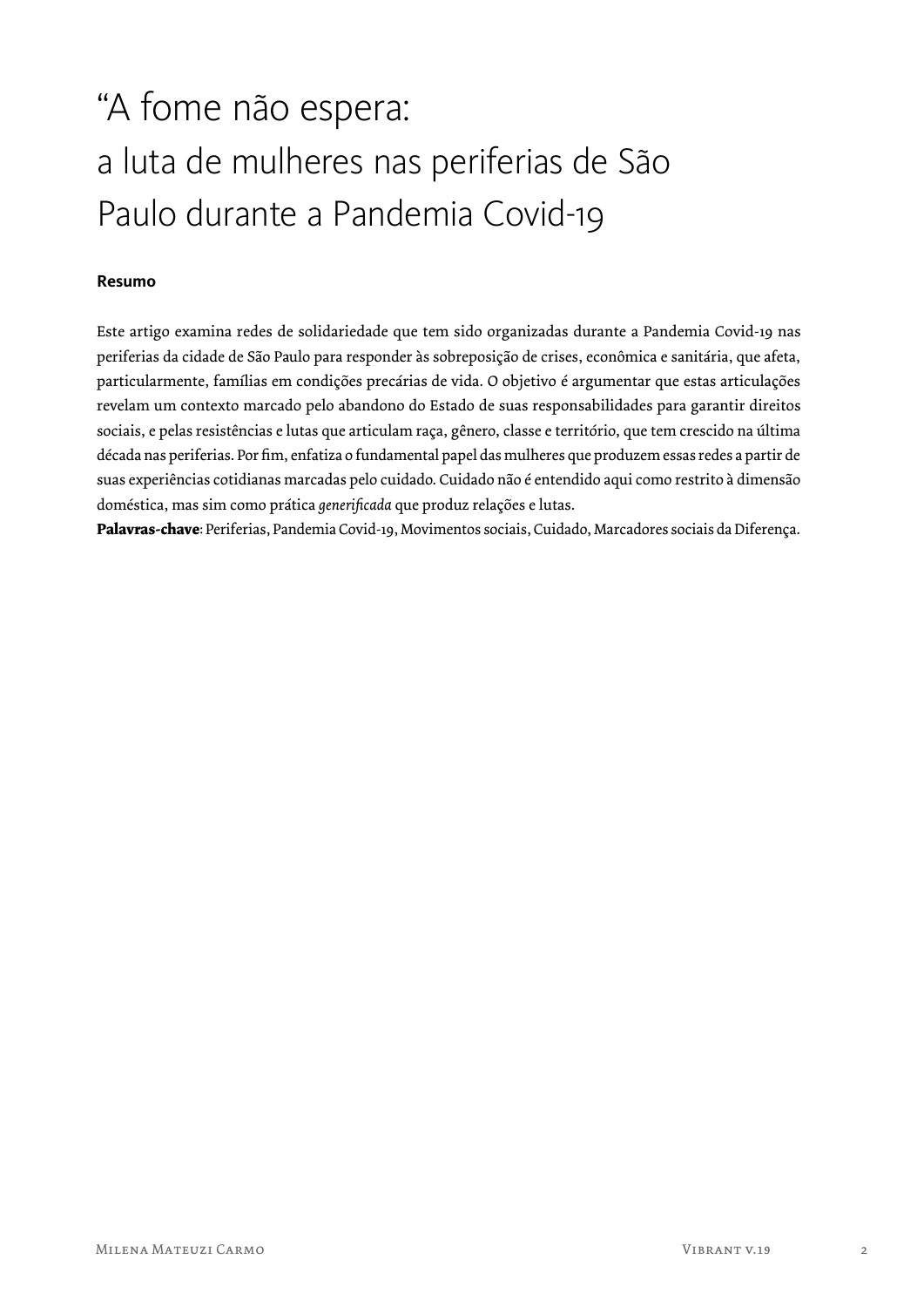# "Hunger doesn't wait": the struggle of women in the peripheries of São Paulo during the Covid-19 Pandemic<sup>1</sup>

*Milena Mateuzi Carmo*

#### **Introduction**

I'm sorry, I just heard your audio message. We are delivering the food package. It's very sad to hear, you can't imagine, there's so much suffering! We are doing very little, we have to do more for these people, they are being decimated! Today I saw three families come for the food package, you know? Hunger doesn't wait! We make deliveries and the families appreciate it…there are people from Embu, from I don't know where, Taboão, looking for the food basket… They cry when they get it! We're coming, ok?" (Railda, social educator $^2$ )

Since the Covid-19 pandemic hit São Paulo followed by the confusing and contradictory government measures to contain it, virtual conversations like this have become common among people who live in the peripheries of the city, mainly those with some community engagement. Avalanches of messages with requests for help, especially for money, and expressions of collective concerns and proposals to deal with the living conditions that have become even more precarious, have been flooding various WhatsApp groups that link networks of activists in these territories. The devastating potential of the disease in regions with scarce urban infrastructure and social policies was already known and feared, (homes with many residents, interruptions in water supply, insufficient healthcare services, lack of personal hygiene and cleaning products, etc.). For this reason, some of these places were able, from the beginning of the pandemic and through extreme efforts, to prepare in advance and collectively try to control it, as was the case of the neighborhood of Paraisópolis, which received considerable attention in the media<sup>3</sup> at the beginning of the crisis. However, even before contamination, other effects of the pandemic were felt. Overnight, a large number of people lost their jobs or were not able to work. To have nothing to eat, a ghost that haunts the memory of families who lived in the peripheries of the city during the difficult 1980s and 1990s, returned as a severe and generalized reality. In this situation, in which poverty, racism and state violence intersect, residents of the peripheries have organized since the first months of the pandemic to face the hunger in a context in which the state has taken an increasingly reduced role for something that it never completely accepted as its responsibility, which is the guarantee of basic social rights to a portion of the population. This responsibility is increasingly delegated to families and other non-state spheres. My intention in this article is to conduct a preliminary reflection on how these mobilizations reveal forms of resistance that have been reconfigured in the peripheries of the city of São Paulo in the past decade and that articulate in their struggles agendas related to race, gender, class and territory in which women assume a fundamental role.

<sup>1</sup> This study was conducted with support from the Coordenação de Aperfeiçoamento de Pessoal de Nível Superior – Brasil (CAPES) – Código de Financiamento ooi

<sup>2</sup> Maria Railda Silva is founder of Amparar [Support] – the Association of Friends and Families of Inmates and she choose to have her real name used here. She affirmed that this is a political choice to give up her privacy to give visibility to her actions and her institution. The other women who appear in the text have had their names changed to maintain their privacy.

<sup>3</sup> About community organization to face the pandemic in the favela of Paraisópolis, see https://brasil.elpais.com/brasil/2020/09/28/eps/1601301353\_524719. html (accessed on 10.10.2020)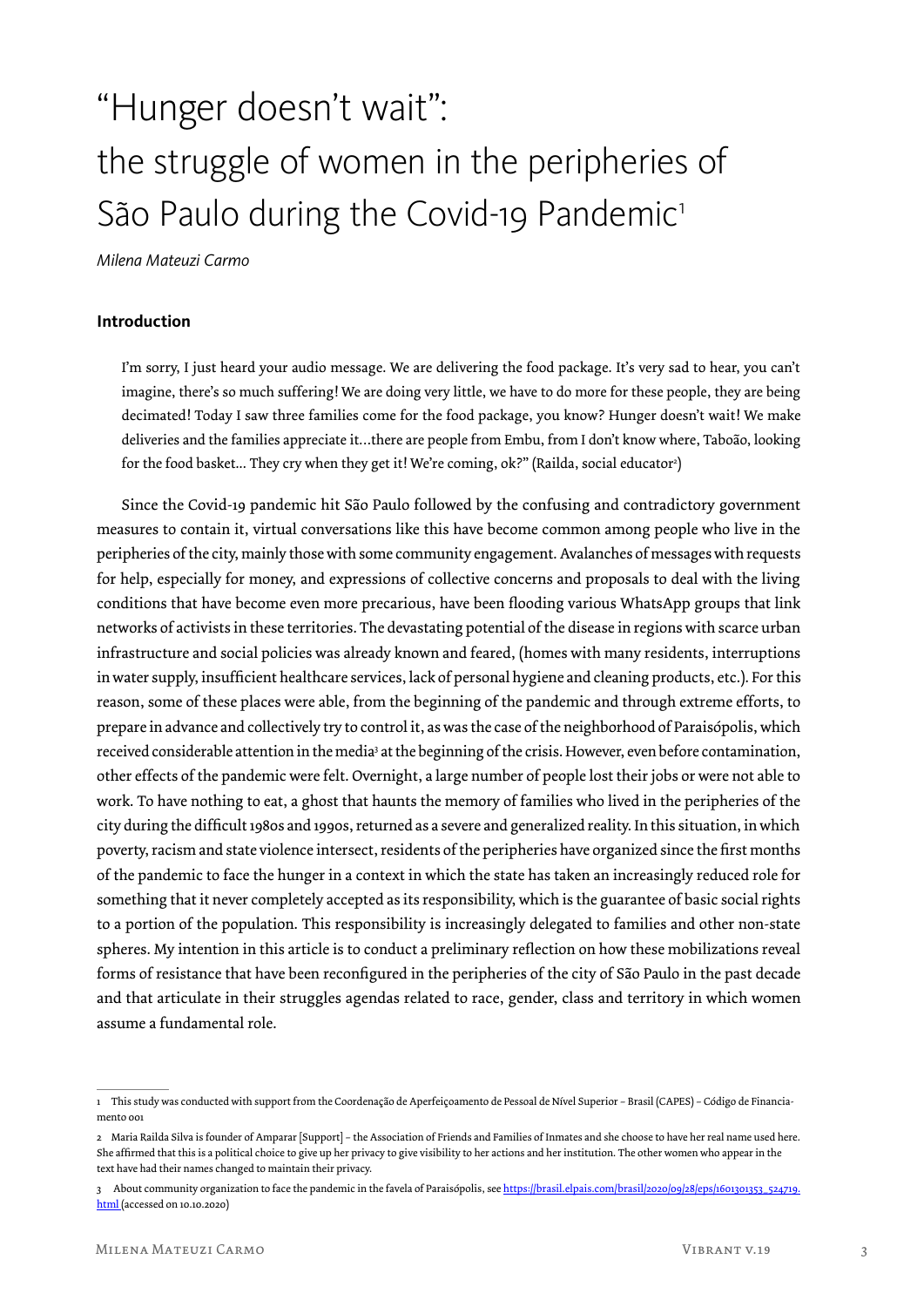This text is linked to my doctoral research, still in progress, which investigates the effects of the return of state violence in the daily lives of families who live in the poorest territories of the city. Here, I reflect on how the pandemic has overlapped this violence and intensified the economic crisis that was triggered a few years ago in the country. In my work, I have sought to demonstrate how women are affected specifically by state violence. While men, mainly young and black men, are the direct targets of most cases of police violence, incarceration and homicides, women suffer the loss and assume the task of care which expands in these contexts. It is women who support the emotional and financial burdens generated by death and prison (Pierobon, 2018; Birman, Pierobon, 2021). It is women who organize themselves in help networks, assuming the tasks of care abandoned by the state (Brown, 2019; Han, 2012). With the pandemic, care became too exposed to be disregarded.

Railda and other women who I present in this text are residents of peripheral regions of São Paulo, the wealthiest and most populated city in the country. Even before the healthcare crisis, they already acted in, or were relatively close to, groups and networks organized around struggles such as confronting mass incarceration and genocide of the poor, black and peripheral population; or to peripheral feminist groups; or collectives with other agendas that interlink race, class, sexuality, gender and territory. These struggles have intensified the debate about race relations in the peripheries, particularly articulating gender and sexuality, seeking to produce an "us" (Moutinho, 2014) through a "collective internalized morality of the individual that recognizes the other as similar" (Lima, 2019: 7). Some studies have demonstrated the increase in the number of collectives involved with these agendas in the peripheries of the city, mainly in the past decade (D'Andrea, 2013; Moutinho, Alves, Carmo, 2016; Carmo, 2016; Klein, Carmo, Tavares, 2020; Alegria, Bulgarelli, Pinheiro-Machado, 2020). The voices that I raise in this article are those of some women, among so many others that I know from these networks, who undertake essential actions to support families in situations of vulnerability during the pandemic, assuming greater responsibilities and spending more time to care for people, thus redirecting their energies, which had been dedicated to community activism, to respond to urgent needs: for foods, cooking gas, medicine, cleaning and personal hygiene products, money for rent, etc.

This text was constructed through my participation in these networks, and is derived not only from my research, but also from my engagement as an activist for some ten years in collectives in the southern zone of São Paulo. I use virtual conversations that I had with some of these women, messages from WhatsApp groups in which I participate and online interviews that I conducted<sup>4</sup>.

I emphasize that this article was written amid chaos and uncertainty: are we are experiencing the second or third wave of contaminations? Will we have vaccines for the entire population in 2021? How many variants of the virus are circulating in the country? How long will the economic crisis last? Should we leave home or not? Without answers, each day we lament the haunting increase in deaths. Increasing rates of contamination and fatal victims had become normalized<sup>5</sup> and a decline in the rates was no longer commemorated since we never know if a new wave will hit. At the time of my last review of this article, Brazil had exceeded 580 thousand deaths<sup>6</sup>.

<sup>4</sup> All of the statements and messages from WhatsApp presented here were authorized by the senders.

<sup>5</sup> The first months of 2021 had rates of contamination nearly two times higher than the peak of the pandemic in July 2020. April 2021 was the most lethal month of the Covid-19 pandemic in Brazil until now.

https://www1.folha.uol.com.br/equilibrioesaude/2021/04/abril-foi-o-mes-mais-letal-da-pandemia-de-covid-no-brasil-com-mais-de-82-mil-mortes.shtml (accessed 9 May 2021).

<sup>6</sup> This was the data from 31.08.2021. It is Important to emphasize that on this date there was a sharp drop in mortality with a daily average of 670 deaths https://g1.globo.com/bemestar/coronavirus/noticia/2021/08/30/brasil-tem-media-movel-de-671-vitimas-diarias-de-covid-total-se-aproxima-de-580-mil. ghtml. It is important to highlight the advance of the vaccine which until this date has reached 60% of the population with at least one dose https://especiais.g1.globo.com/bemestar/vacina/2021/mapa-brasil-vacina-covid/. (Accessed on 31 August 2021).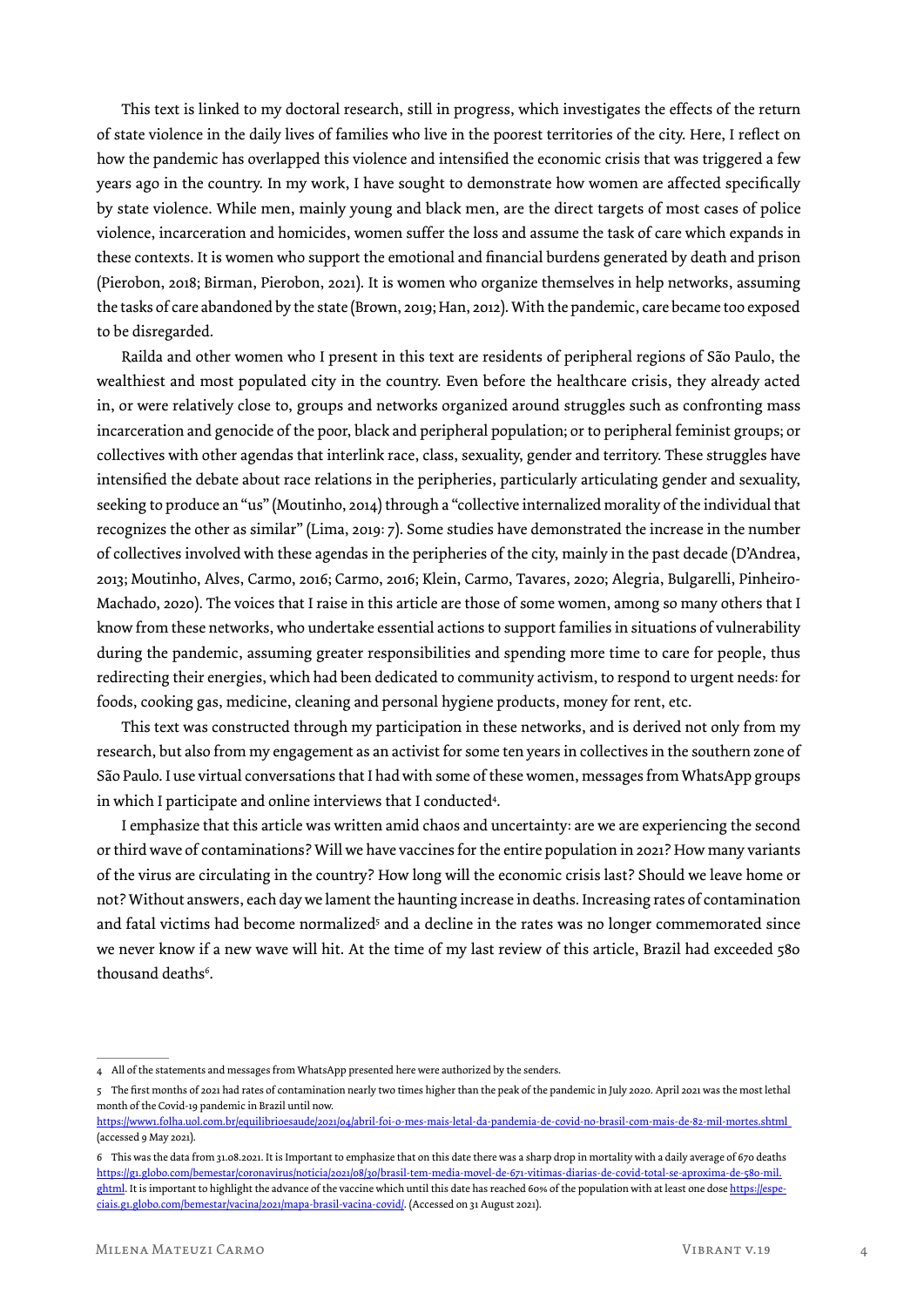It is unlikely that anyone in the country did not lose at least one acquaintance. And over the bodies of Covid-19 victims, men have engaged in political disputes over vaccines, ministerial positions, and elections. Four ministers of health rotated through office in the year of the greatest healthcare crisis in the history of Brazil. Irresponsible declarations from the president continue to resonate in our already tired ears: "A little flu", "We'll all die one day", "There are still idiots who stay home", "I'm not a gravedigger", "A country of pansies". On the other hand, the population has returned to the streets, if there was a day during the pandemic that in fact it was not out in the streets, whether because of confusion about the ambiguous guidance about social isolation, or because they find themselves squeezed between death by Covid or death by hunger. Unfortunately, we are still very far from the end of this affliction.

The pandemic highlighted the contemporary faces of reproduction of inequality and amplified its effects. In daily life it is possible to observe this process incarnated in bodies, relations and in forms of agency and resistance. More than reaching any conclusion, I intend here to give visibility to the chaos, wounds, and possibilities. I do this by dialoging with some reflections produced in an urgent and anguished rhythm by researchers who risk reflecting on these tragic times. I also reflect along with women who are responsible for their homes, who confront the penitentiary system to care for jailed relatives, who process their mourning in daily life, who cry and have fun in the hope of better days and who weave infinite networks of solidarity and struggle.

#### **The unequal administration of precariousness of life in the pandemic**

"When a poor person returns from a trip they bring cheese, whiskey and a memento. The rich bring the coronavirus". This was one of the *memes* that circulated on social networks soon after the first case of Covid-19 was confirmed in Brazil. The virus reached the country through a 61-year-old white man, a resident of a wealthy neighborhood at the center of São Paulo who had returned from a trip to Italy, which at the time was the epicenter of the disease. He was attended at the Hospital Israelita Albert Eistein, a private institution known as a "rich hospital" by those unlikely to have access to it, precisely because it is one of the most expensive and exclusive in the city7 . The mocking and vengeful tone of the joke were an early indication of how the pandemic will be experienced and processed here, exposing and deepening structures of suffering, injustice and inequality (Segata, 2020). We quickly find that the idea that was broadly promoted that the virus does not know social frontiers is not quite true.

In early March 2020, our perception of the pandemic was still quite diffuse. The cinematographic images presented in newspapers - babies in isolation bubbles accompanied by healthcare professionals with apparel that appeared like that used in nuclear accidents, or bodies of people who died in their homes in Italy due to the collapse of the healthcare system - seemed to be a science fiction film, provoking perplexity and indifference while Brazil was enjoying Carnival. Nevertheless, it did not take long for the health crisis to reach Brazil. Here, it also seemed, and continues to appear, like fiction, but with a dystopic and gloomy script. There has been widespread denial of the gravity of the disease and a denial of science<sup>s</sup>; stories of corruption in the purchase of vaccines<sup>9</sup> and in the administration of public funds for fighting the disease<sup>10</sup> are abundant in the media,

<sup>7</sup> https://noticias.r7.com/saude/primeiro-caso-confirmado-de-covid-19-no-brasil-completa-seis-meses-26082020 (accessed on 9 February 2021).

<sup>8</sup> For more information about denialism in Brazil, see https://www.unicamp.br/unicamp/noticias/2021/04/14/negacionismo-na-pandemia-virulencia-da--ignorancia; https://www.redebrasilatual.com.br/saude-e-ciencia/2021/05/negacionismo-omissao-covid-19-leta-brasil-oms/ (31.08.2021).

<sup>9</sup> Newspaper articles about vaccine related corruption https://g1.globo.com/politica/cpi-da-covid/noticia/2021/06/30/vacina-davati-entenda.ghtml (accessed 31.08.2021); https://istoe.com.br/novas-denuncias-de-corrupcao-na-compra-de-vacinas-atingem-o-brasil/ (accessed 31.08.2021).

<sup>10</sup> Charges of corruption in various Brazilian cities and states https://www.brasildefato.com.br/2021/06/03/pf-acusa-desvio-de-r-28-mi-de-verbas-para-o--combate-a-pandemia-no-am-e-prende-seis; https://g1.globo.com/rj/rio-de-janeiro/noticia/2020/09/29/esquemas-de-corrupcao-desviaram-quase-r-18-bilhao-da-saude-do-rj-desde-2007-valor-supera-gastos-com-a-pandemia.ghtml (accessed 31.08.2021).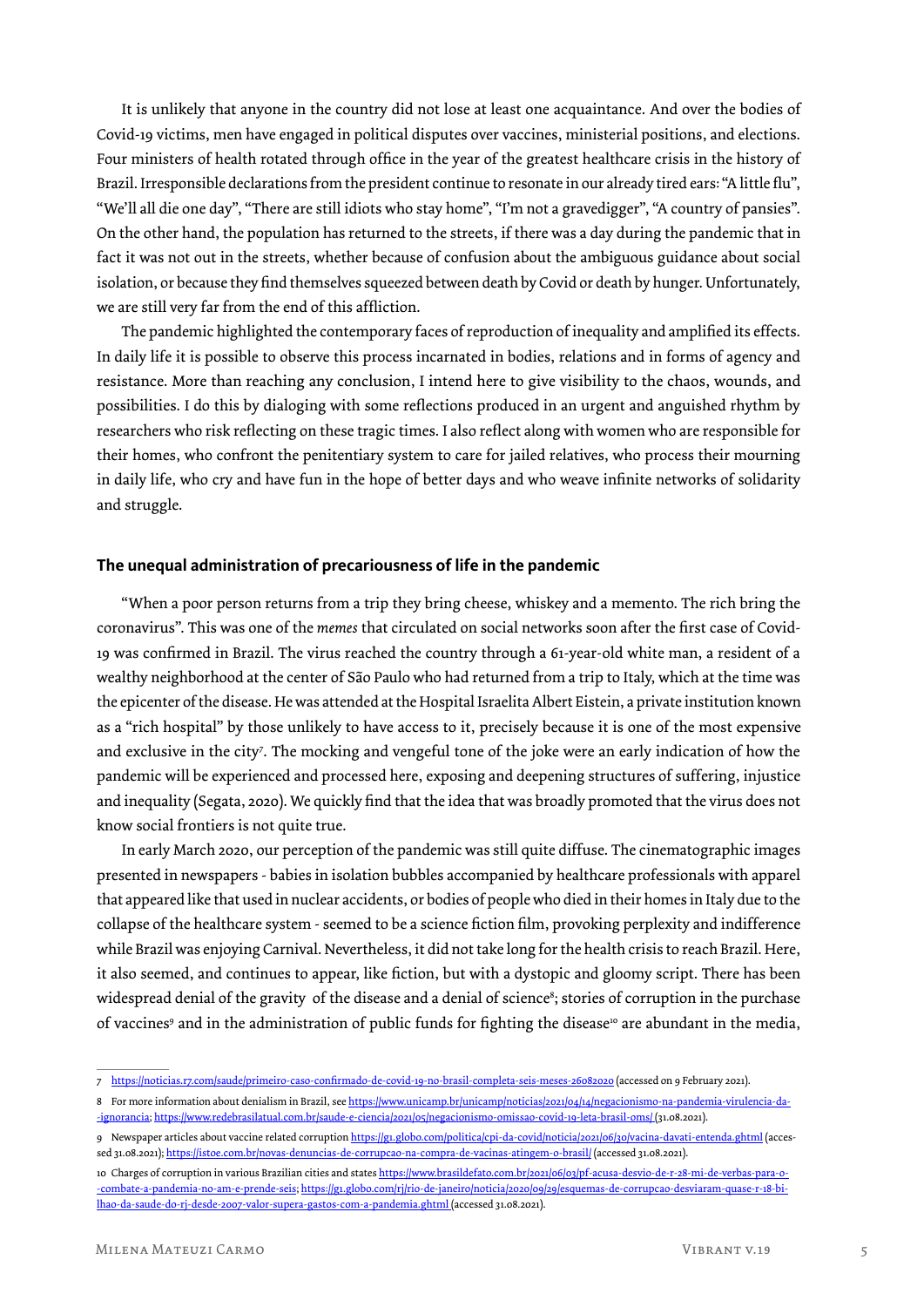particularly since the installation of a Congressional Investigative Commission, the CPI Covid-19<sup>11</sup>; illegal parties causing agglomerations of thousands of people;<sup>12</sup> and other absurdities of these unimaginable times overlap in the public debate causing indignation and disorientation.

In the city of São Paulo, the first measures of social isolation were adopted by the state government on 17 March 2020 – when the first death was registered in the state – and schools and cultural spaces were closed. The municipal government followed the recommendation, adopting a quarantine the following week, on 24 March, when the state government determined the closing of commerce.

The weeks that followed saw sharp changes in routines. Controversial, and experienced differently in different regions of the city, the social isolation never reached the target rate of 70%. The highest point it reached, according to daily monitoring by the media, was 59%<sup>13</sup>. The daily average in the months of April and May 2020 did not reach 50%. "There is no isolation here", or "there is no pandemic in the periphery", are statements that I heard more than once when speaking with people who live in peripheral neighborhoods of the city. Simone, a social worker in a government facility in Capão Redondo told me: "But the thing is that people are being required to keep active. And so its nearly like 'give yourself up to God!' For believers, they accept and go out. The buses here, the mayor reduced the fleet. But he did not tell the bosses: 'Hey boss, reduce your staff !'", referring to workers who had to continue to circulate through the city.

In December 2020, along the route that I took on an Uber to the home of my mother who also lives in the periphery of the metropolitan region of São Paulo, I spoke with the driver, Marcos. He was a black man, about 30, who lived in the neighborhood of Sapopemba, in the periphery of the eastern zone of the city. We passed in front of a large restaurant close to the highway known as the Marginal Pinheiros, in the Morumbi region, when he commented that at the beginning of the pandemic he had worked there. The inauguration had taken place a bit before social isolation began. He said that the restaurant had more than one hundred employees, with a large flow of takeout orders. He said that right after he was hired, he became ill with a strong cough and fever: "I could barely stand up". But he did not tell anyone he was sick, for fear of being fired, because his job was still not assured. Marcos said he did not take a Covid-19 test and was very scared that the symptoms would get worse or that he would contaminate other people, but said that his fear of losing his job was much worse. Months later, he was fired along with other people, because the restaurant could not keep the whole staff. Marcos now drives for Uber with a car he rents from his neighbor.

The conversation with Marcos demonstrates how the dilemmas of the pandemic have been faced and supported. In the case of the company where he worked, there was no policy to face the disease, not even a protocol for cases of illness among staff. Without support or guidance, from either governments or companies, the decision to either go to work and risk illness or stay at home and risk hunger posed an individual responsibility whose consequences fall on family members, networks and communities.

<sup>11</sup> A Parliamentary Investigative Commission was installed in the Federal Senate in April 2021 to investigate omissions and irregularities of the federal government in actions to confront the pandemic.

<sup>12</sup> About clandestine parties during the Covid-19 pandemic: https://www.cnnbrasil.com.br/nacional/quase-mil-eventos-clandestinos-sao-fechados-em--sao-paulo-em-meio-a-covid-19/; https://veja.abril.com.br/brasil/o-submundo-das-festas-clandestinas-que-se-espalham-pelo-pais-na-pandemia/ (accessed 31.08.2021).

<sup>13</sup> For more information about social isolation in the city: https://g1.globo.com/sp/sao-paulo/noticia/2020/04/13/taxa-de-isolamento-social-durante-quarentena-de-coronavirus-sobe-para-59percent-em-sp-no-domingo-indice-continua-abaixo-dos-70percent.ghtml; https://g1.globo.com/sp/sao-paulo/noticia/2020/12/14/cidade-de-sp-registra-pior-taxa-de-isolamento-social-em-um-sabado-desde-o-inicio-da-pandemia.ghtml; https://noticias.r7.com/sao-paulo/ isolamento-social-na-cidade-de-sp-e-de-48-abaixo-da-meta-do-governo-16062020; https://g1.globo.com/sp/sao-paulo/noticia/2021/01/22/com-nova-piora- -de-indices-de-saude-governo-de-sp-deve-colocar-estado-na-fase-vermelha-da-quarentena-aos-finais-de-semana.ghtml (accessed 9 February 2021).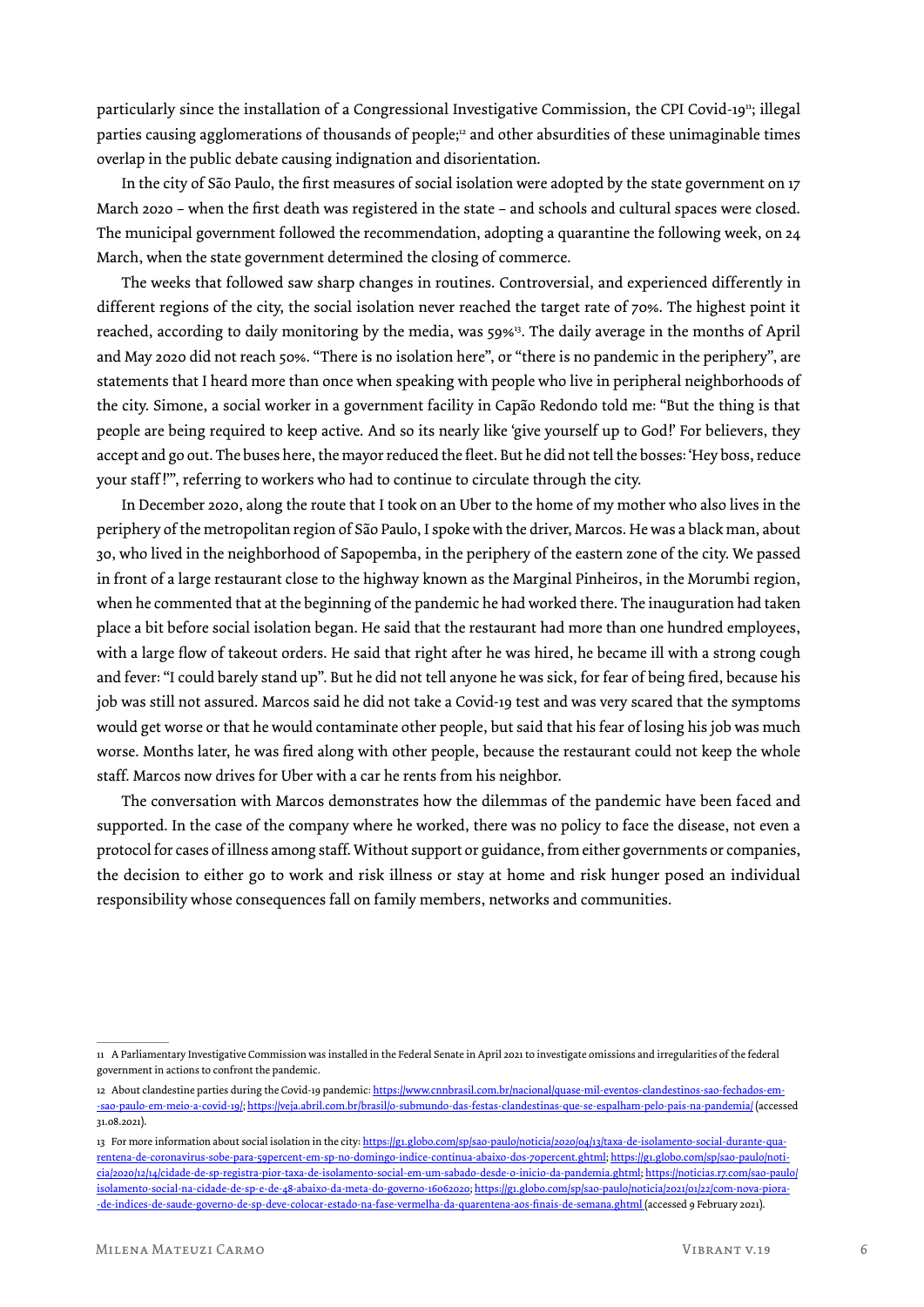### **Peripheries: the invisibility of those who provide care**

São Paulo is the wealthiest and most populated city in Brazil. Its more than 12 million inhabitants are distributed unequally through its territory. While the central regions, with robust urban infrastructure and services, are inhabited by wealthy families from the privileged and mostly white social classes, the peripheral regions have insufficient public services in terms of quantity and quality, and mostly black residents (Caldeira, 2000; Kowarick, Marques, 2011; Baeninger, 2011). Although there are "peripheral" neighborhoods in the center of the city (Cracolância14, a few favelas, *cortiços*, etc) and there are a few neighborhoods typical of "centers" in the peripheries (wealthy gated communities), the logic of real estate speculation continues to operate through peripheralization, increasingly valuing regions close to the center and compelling the movement of poor families to the margins of the city.

Since the first weeks of the pandemic, people who live in these more privileged neighborhoods and centers of the city have been able to work from the much-commented home offices, in homes that are a bit larger and with smaller numbers of people, compared to those in the periphery. On the margins, the possibility for social isolation and home work is not the same. Not only because many workers are in essential services and must continue to circulate through the city, but also because in many of these residences the housing conditions are insufficient to guarantee the social distancing indicated by specialists. Images of crowded public transportation have been frequently presented in the media and social networks, denouncing the conditions to which these people are submitted<sup>15</sup>. A lack of water supply and difficulties buying personal hygiene and cleaning products are also frequent complaints.

The peripheries of the city are certainly diverse, and not everyone who lives in them have the same conditions. In recent decades, many studies about the periphery have emphasized the heterogeneity of these territories (Marques, 2010; Magnani, 2012) both in terms of economic conditions, and in the multiplicity of networks, types of circulation, political, religious and cultural engagements. This emphasis is important so that stereotypes about these regions as places of scarcity, violence and political passivity are avoided. I also try to not reiterate the center-periphery dichotomy that depicts opposite poles, in which the center, mirrored in the "backwards" periphery, appears as a dynamic, modern place of citizenship, that is, the "Cidade" [City] (Galicho, 2021) *versus* its distant and violent periphery. Nevertheless, it is important to emphasize that inequality in São Paulo continues to be reproduced in territorial terms and that the peripheries continue to be places that are less seen in terms of access to rights and more submitted to state violence (Telles, 2013; Feltran, 2011). Thus, it is not a question of reinforcing stigmas that homogenize, essentialize and polarize territories of the city, but to note how the city continues to be reproduced through the logic of peripheralization.

Peripheries are territories, as many studies have shown, which still have very little of the government investments needed to guarantee basic social rights (Feltran, 2011; Carmo, 2016; Fernandes, 2019). The state is present through control and violence, provoking high rates of homicides and prisons, mainly of young black men (Feltran, 2011; Telles, 2013; Farias, 2014). It is not that violence and scarcity are essential characteristics of these regions, a stigma that winds up also falling on the residents. To use the terms of Judith Butler, the precarious conditions are politically induced causing some populations to suffer because of insufficient social and economic networks, and remain "exposed in a differentiated way to the violations, violence and death" (Butler, 2015: 46). These populations, according to Butler, are more vulnerable to disease, poverty, hunger, dislocations and violence with no protection.

<sup>14</sup> Area in the central region of the city of São Paulo occupied mainly by crack users and target of repressive actions by the municipal administration. 15 Some articles: https://noticias.r7.com/sao-paulo/fotos/com-mascara-sem-distanciamento-cenas-do-transporte-em-sao-paulo-07062020#!/foto/1; https:// www.brasildefato.com.br/2020/08/18/covid-mata-mais-entre-trabalhadores-que-dependem-do-transporte-coletivo; https://www.cnnbrasil.com.br/nacional/2021/02/07/sem-home-office-periferia-se-expoe-mais-ao-coronavirus-no-transporte-publico (accessed 9 February 2021).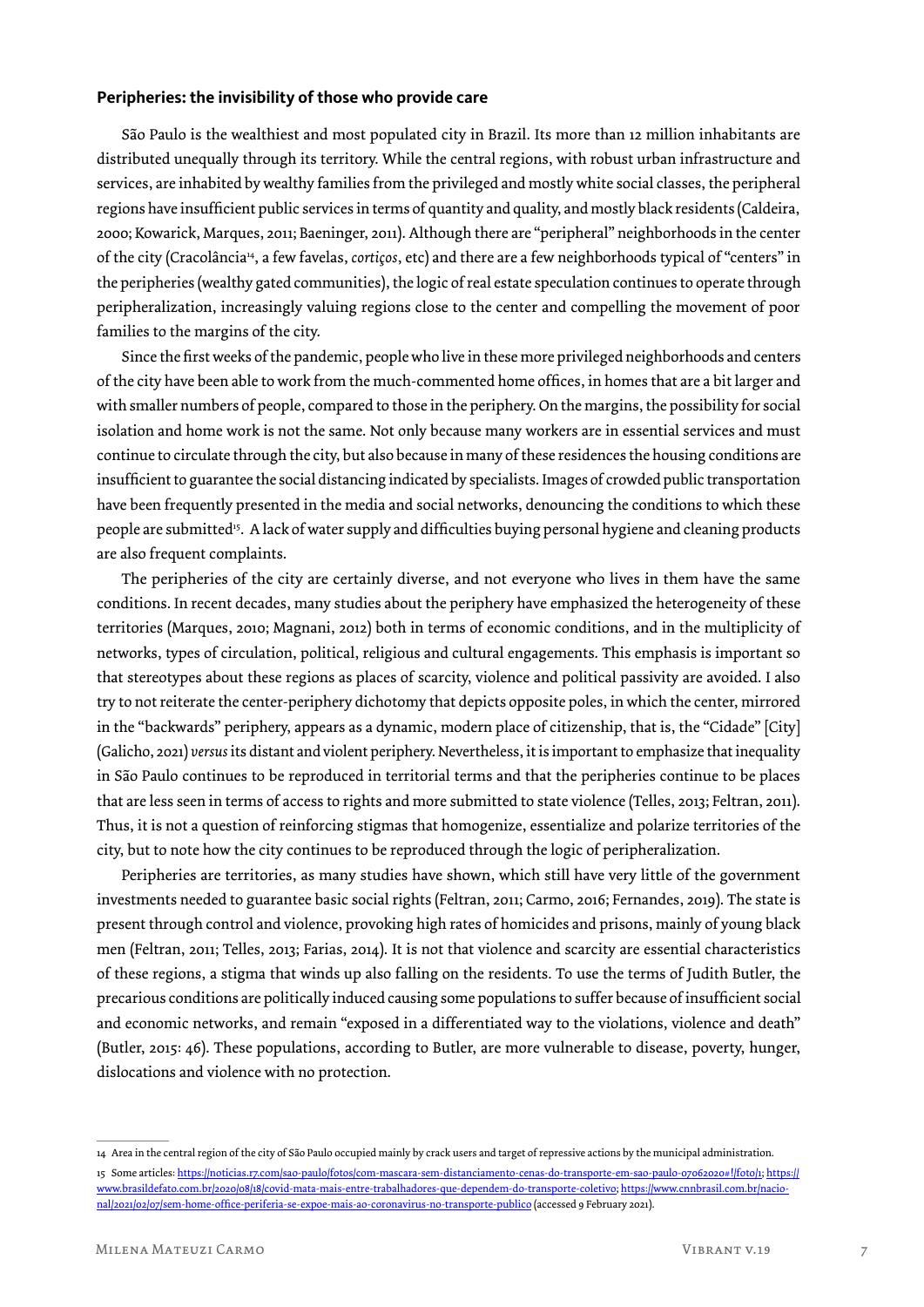Another fundamental aspect to be emphasized, which became even clearer during the pandemic, is the territorial division of the work of care. It is residents of the peripheries who provide care services to central regions. In the seminar *Tramas do Cuidado em Tempos de Pandemia* [Trauma of Care in Times of Pandemic] 16 Nadya Araújo Guimarães called this the territorialization of the work of care. Workers in services that were considered essential during social isolation live in the peripheries, such as nurses, nursing aides, supermarket tellers, ridesharing app drivers, care providers, etc. In his study *Segregação Racial em São Paulo: Residências, Redes Pessoais e Trajetórias Urbanas de Negros e Brancos no Século XXI* [Racial Segregation in São Paulo: Residences, Personal Networks and Urban Trajectories of Blacks and Whites in the 21st century], Danilo França demonstrates how Whites and Blacks are distributed in the metropolitan region of the city, through social classes. He demonstrates how middle- and lower-class workers, whether they are skilled or not, mainly Blacks, inhabit peripheral regions. That is, while upper- and middle-class whites are concentrated in wealthy and central regions that are racially segregated, in the peripheries there is a greater residential contiguity between whites and blacks of lower and middle classes (França, 2017). Thus, nurses, nursing aides, social workers, cleaning women, care providers, drivers, and other occupations essential for "the city" to continue to function during the pandemic, are supplied by the peripheries, revealing a relation of dependence that is continually hidden.

While in the first weeks of the health crisis deaths and contaminations by Covid-19 were concentrated in the territories whose residents could pay for the poorly remunerated labor of care, it did not take long for the situation to shift to the regions of those who provide the care. According to a study reported on by the national business magazine Exame, conducted by a professor at the School of Public Health at USP Francisco Chiaravalloti-Neto, beginning in April 2020, the second month of the pandemic in Brazil, the risk of dying by Covid-19 became 50% higher in the peripheral neighborhoods than in the central regions. The article indicated that<sup>17</sup> the districts of Parelheiros and Capão Redondo were those most affected. In early August 2020, the online newspaper G1 also reported data from the São Paulo municipal government that indicate that the highest rates of death were in the periphery<sup>18</sup>. Accompanying the advance of the pandemic in the city of São Paulo and the following vaccination campaign that began in January 2021, the LabCidade, Laboratório de Espaço Público e Direito à Cidade [The Laboratory for Public Space and the Right to the City], produced some maps that demonstrate the territorial distribution of deaths by Covid-1919. The rates obey the same standards as other indexes of social vulnerability, in which the central regions always appear to have better conditions than peripheral neighborhoods. The map shows that the concentration of deaths intensified as it advanced to the margins.

<sup>16</sup> See the *online* seminar https://www.youtube.com/watch?v=i3g5HPwMbEE&t=7535s

<sup>17</sup> https://exame.com/brasil/risco-de-morrer-por-covid-19-em-sao-paulo-e-50-maior-na-periferia/ (accessed 9 February 2021).

<sup>18</sup> https://g1.globo.com/sp/sao-paulo/noticia/2020/08/04/periferias-de-sao-paulo-seguem-na-lideranca-do-ranking-de-bairros-com-mais-mortes-por-covid-19.ghtml (accessed 9 February 2021).

<sup>19</sup> Map produced by LabCidade published in the article, *Prioridade na vacinação negligencia a geografia da Covid-19 em São Paulo* https://www.labcidade.fau. usp.br/prioridade-na-vacinacao-negligencia-a-geografia-da-covid-19-em-sao-paulo/ (accessed 24 August 2021).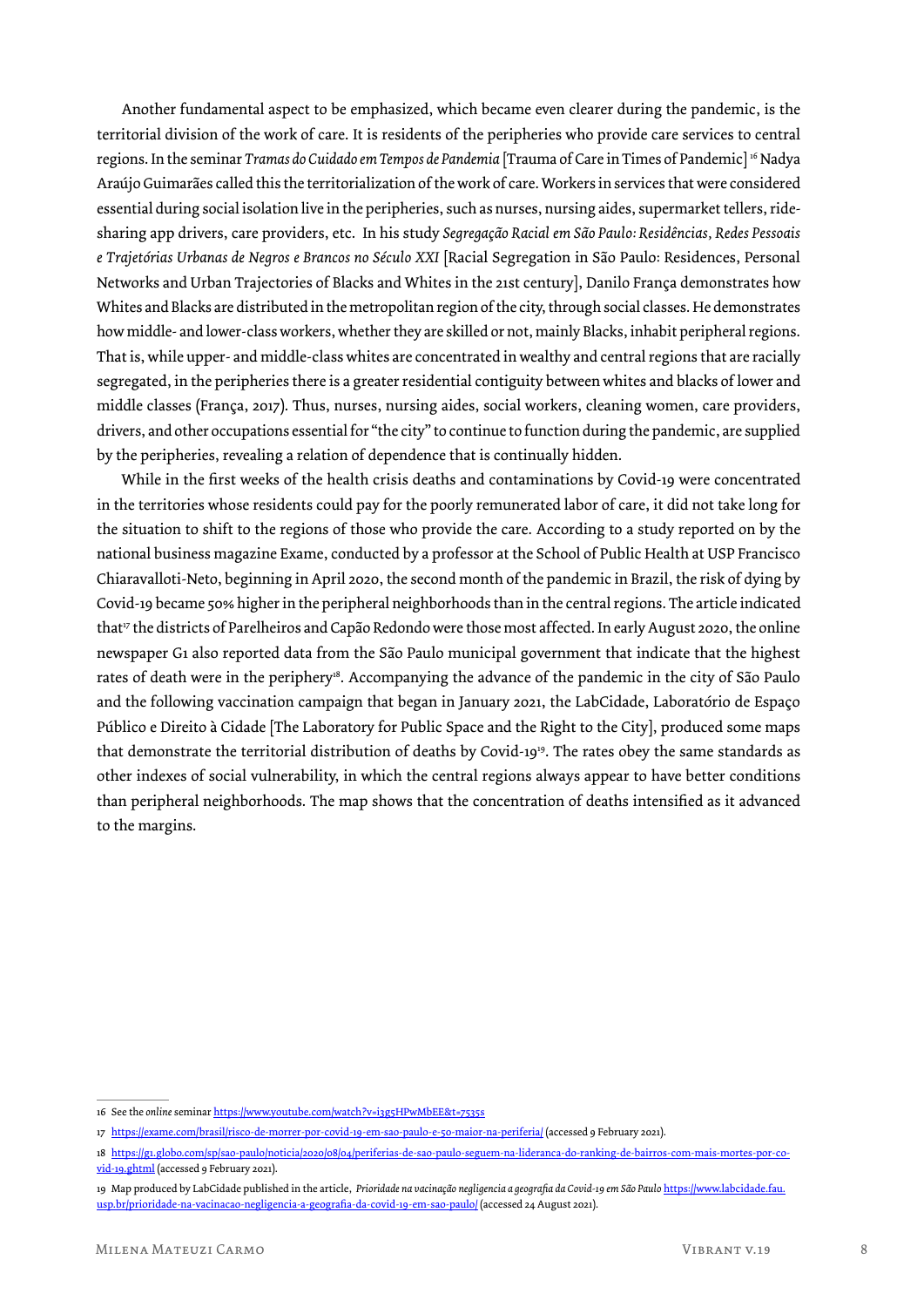MAP MORTALITY BY COVID-19 IN THE CITY OF SÃO PAULO – MARCH 2020 TO MARCH 2021



Government actions in these regions, or the intentional lack of these actions, intensify the precarious conditions in the peripheries. The emphasis on the family as being responsible for confronting the pandemic, whether in prevention or care for the ill, or to face the economic crisis, has placed thousands of families in dramatic conditions in which deaths, disease, and hunger overlap. As various articles in the major media have depicted, food insecurity is once again a social problem in the country<sup>20</sup>.

In the city of São Paulo, unemployment rates rose and the lack of income especially affects informal workers<sup>21</sup>. The first emergency assistance payments<sup>22</sup> only began to be sent in early June 2020. The last payment was deposited in January 2021. A new assistance program was approved and began to be paid in April 2021, but at an even lower value and to fewer people<sup>23</sup>. In the first months of the pandemic, before assistance payments were issued, families who lost their income had no support from the state. Just like those who would have no more income in coming months. It is the residents of the peripheries of the city, and those in the rest of the country, who are most affected by the health and economic crisis. Black men are the leading victims of Covid-1924. And it is the women who must care for the ill, the families and the support networks to meet the avalanche of demands generated by the overlapping crises.

<sup>20</sup> About the end of emergency assistance and hunger in the media: https://brasil.elpais.com/brasil/2021-01-23/o-brasil-que-reduziu-a-pobreza-em-plena- -pandemia-ve-a-fome-rondar-quem-deixou-de-receber-o-auxilio.html; https://economia.uol.com.br/colunas/carla-araujo/2020/11/16/fome-betinho-cidadania-fim-auxilio-emergencial-natal-sem-fome.htm; https://www.nexojornal.com.br/expresso/2020/12/29/O-que-vem-ap%C3%B3s-o-fim-do-aux%C3%ADlio-emergencial-aos-brasileiros (accessed on 9 February 2021).

<sup>21</sup> https://www.brasildefato.com.br/2020/11/03/prefeitura-de-sp-faz-pouco-contra-desemprego-apesar-de-taxas-acima-da-media-nacional (accessed 9 February 2021).

<sup>22</sup> Emergency assistance was instituted in Brazil by law nº 13.982/2020, which called for monthly payments of 600 reais to informal and low income workers, the self-employed and those who pay into the national social security system to mitigate the economic effects of the pandemic.

<sup>23</sup> The payments were at first R\$600,00 but dropped to a range from R\$150,00 to R\$375,00 in 4 payments. One third of the people who received the assistance in the past year did not in 2021. https://economia.uol.com.br/noticias/redacao/2021/05/25/auxilio-segunda-parcela.htm#:~:text=Aux%C3%ADlio%20 com%20valor%20menor%20e,a%20um%20benef%C3%ADcio%20por%20fam%C3%ADlia.

<sup>24</sup> For more information about mortality by race and gender in the city of São Paulo see https://agenciabrasil.ebc.com.br/saude/noticia/2020-08/mortalidade-por-covid-19-e-maior-entre-populacao-negra-em-sao-paulo (accessed 31 August 2021).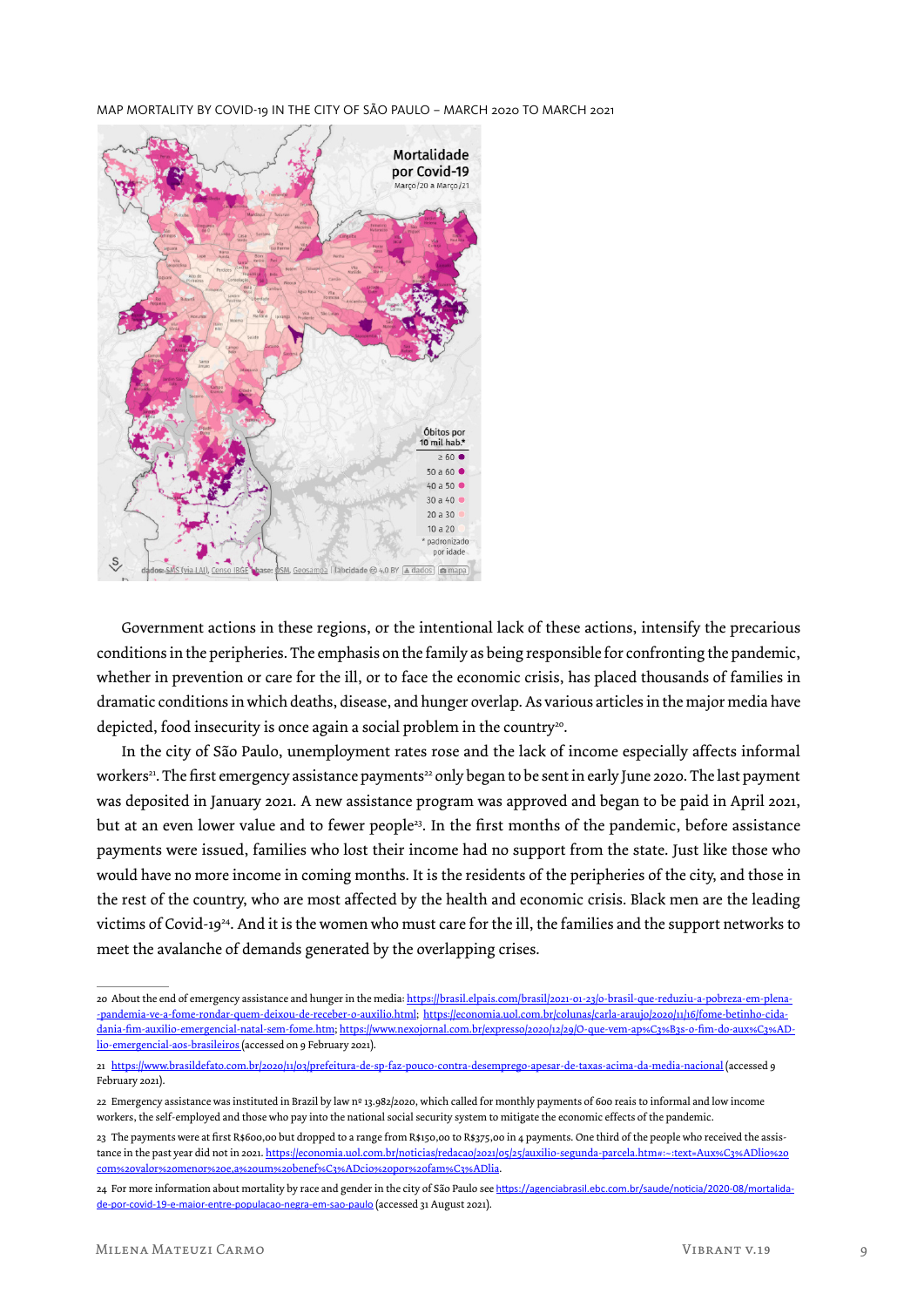#### **"What will I do with 300 food packages a month?": the state that lets people die**

I have had difficulties sleeping. And I know this is a reflection of what will happen when I get here. I think about getting here, about taking care of everything, without answers for anything, what could be worse? To have no answer. I think this is frustrating. And then I feel weak, right? I never know what will happen when the bell rings. I never know…. To hear [people's] needs and not have a response to give. No objective responses, efficient responses... Because I depend specifically on the state, the government, the municipality. And this government has not had a real concern with social assistance. (Simone, social assistant)

During the 1990s and decade of 2000, there was a proliferation of government institutions and services in the peripheries of the city (Feltran, 2011; Carmo, 2016). Institutions related to social movements, NGOs and public services formed a complex network at the margins of the state, supported by a human rights discourse, but they also reproduced state bureaucracy through their role in controlling and normalizing poor and black populations of the peripheries. However, if on one hand the state, at its margins, is made concrete in daily life, not as a monolithic block, but through its practices and effects (Vianna, Lowenkron, 2017), it is also at these margins that the gaps open for the production of agencyings and resistances (Carmo, 2016).

Simone, 40, has lived in Capão Redondo since she was born. She is self-declared black and participates in anti-racist collectives of black women in the region. Since 2016 she has been an administrator of the Social Assistance to the Family Service (SASF) in Capão Redondo, one of the main services "na ponta"<sup>25</sup> of national policy for social assistance administered by the municipal government. That is, it is a service implemented in the neighborhood and that has direct contact with families in situations of vulnerability. According to the guidelines established by the national social assistance policy, the focus of the SASF actions "is on the conviviality and strengthening of family and community ties, to provide families access to the social assistance network, to develop potential, participation and ability to attain autonomy. It also works as an identifier of requests for access to benefits and income transfer programs" (São Paulo 2012).

However, what is written on paper is very pretty, but the reality is quite different", as the professionals at the front of these services repeatedly affirm. They speak of the poor conditions of these services, considering the complex and dramatic demands caused by precarious living conditions (Carmo, 2016). This situation has worsened with the defunding and abandonment of public social assistance services in recent years with the closing of many public facilities, as I have observed in my field work. This has combined with the interruption of the projects of NGOs due to the lack of financing. This weakening of an already fragile network to guarantee social rights in the peripheries has placed even more pressure on living conditions during the pandemic causing the needs that intensify with the overlapping of the crises to fall on families and networks of friendship and neighborhoods.

In October 2020 I conducted an online interview with Simone, who is part of the network of activists that I am following. She told me that from April to October 2020 the only provisions received by the SASF for that time of contingency was 2 thousand basic food packages. That is, just over 300 packages per month: "Each month I attend to one thousand families who are in a situation of vulnerability because of the pandemic, what can I do with 300 packages per month?" The situation forced Simone and her team to determine to whom to donate. In addition, she also reported that there was no planning for how to receive and deliver these food packages: "I never know when they will arrive, and I do not know if in the next month we will receive them again. When families ask, I say that they must wait".

<sup>25</sup> It is common to refer to the services and professionals who work directly with the execution of policies as those who are "nas pontas", literally "at the point", or at the frontline.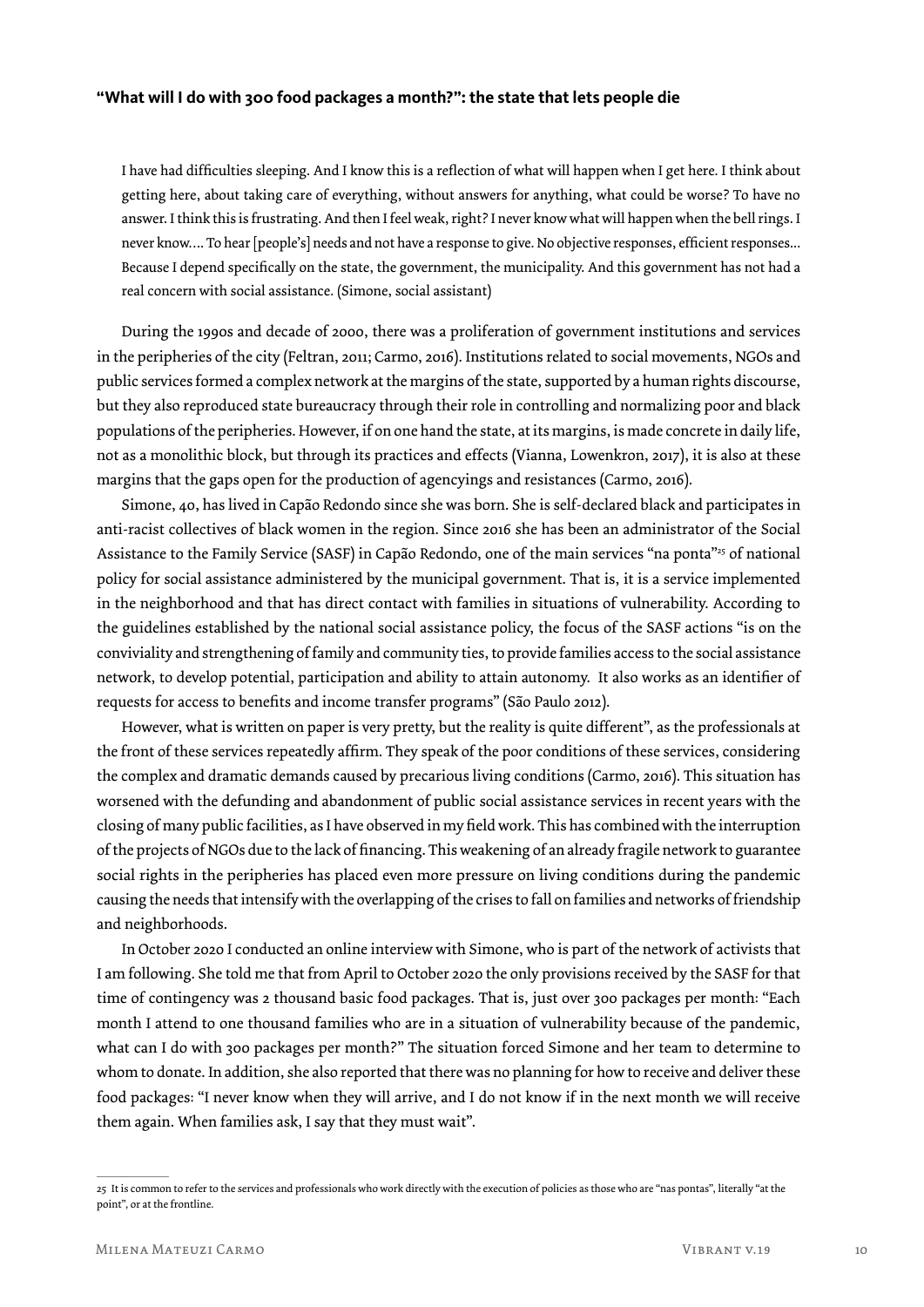Simone is under contract to an NGO, because SASF is administered under an agreement between the city government and the institution. Nearly all the services that compose the social assistance network in the municipality have this configuration. She believes that her current economic situation is stable. Even with the pandemic, the greater suffering has been the anguish of not being able to respond to the demands of residents who come to her. She has made contacts with other local solidarity networks to "respond to" the needs of the families who seek out the service, but she says it is not enough. As she said in the statement quoted above, she has not been able to sleep because of the situation that has afflicted people in the neighborhood where she lives, works and engages in political activity.

Local groups and networks not linked to social policies (such as the Campaign in Solidarity of Inmates Families, promoted by Amparar [Support]<sup>26</sup>; the Network for the Support of Women and Families of the southern zone, organized by feminist collectives and women in the region<sup>27</sup>) began to work together to meet these demands from their neighborhoods. These mobilizations are supported not only by their experience that "seeking out the state gets nowhere", but also from their experience that it is the state that kills.

Dona Amélia, who participates in one of the networks examined here, is retired and contributes to the family income along with her daughter Patrícia, who is a domestic worker. With the quarantine, Patrícia, who has signed working papers, had her salary cut in half. With three children at home all day due to the suspension of classes, family spending on food increased substantially. The situation was aggravated because the price of foods also rose exorbitantly<sup>28</sup>. Moreover, Dona Amélia had costs for a grandson who is in jail. Each month she and Patrícia save money to send him a supply package known as the "jumbo"29 in prison, which was already a burden for the family. This burden has increased with the increased price of food and the fact that they cannot take him the jumbo themselves<sup>30</sup>. Due to security measures imposed at the prisons, she must place the package in the mail, which is even more costly. The family has been able to feed itself with help from the networks composed by feminist groups in the region that donate basic food packages and money to purchase gas.

Iara is associated to a network of family members of inmates and got out of prison just before the pandemic. She lives in the far east of the city with her two adolescent boys who are unemployed. As a former inmate, she had great difficulty finding work. Through contacts from a friend, she found work as a domestic worker in the house of a state prosecutor. She had been working there for 3 months, and her life was gaining a certain stability when she "became trusting and told her boss that she had been in jail". The prosecutor fired her immediately and she was unemployed in the first month of social isolation. Iara also turned to the network of families of inmates to be able to pay her rent.

The cases of Dona Amélia and Iara demonstrate, as do those of other families, that even without having suffered cases of disease, that they were affected by the pandemic. Unemployment, financial difficulties, and overburdening from the work of care are setbacks that are confronted by those who did not have an easy life before the crisis. Neither Dona Amélia nor Iara had access to emergency assistance, the first because she was retired, while Iara does not know why she was not approved. They also did not have any support from public

<sup>26</sup> https://abacashi.com/p/amparar

<sup>27</sup> https://www.vakinha.com.br/vaquinha/rede-de-apoio-as-mulheres-e-familias-da-zona-show

<sup>28</sup> Articles about increased food prices published during the pandemic: https://brasil.elpais.com/economia/2020-09-10/inflacao-da-cesta-basica-corroi--bolso-dos-mais-pobres-e-deixa-bolsonaro-em-alerta.html https://g1.globo.com/jornal-nacional/noticia/2020/10/20/aumento-dos-precos-dos-alimentos- -tem-impactado-no-bolso-dos-brasileiros.ghtml https://economia.uol.com.br/colunas/jose-paulo-kupfer/2020/09/08/preco-alto-de-alimentos-afeta-mais- -pobres-mas-nao-e-inflacao-antes-fosse.htm (accessed on 09 February 2021).

<sup>29 &</sup>quot;Jumbo" is the name given to a package of basic products, such as food and personal hygiene products, sent monthly to jailed people by their families. For more information https://ponte.org/em-sp-familias-so-poderao-entregar-comida-e-itens-de-higiene-a-presos-pelos-correios/ (accessed 9 February 2021).

<sup>30</sup> Determination by the Secretariat of Penitentiary Administration (SAP) to guarantee "the safety of employees, inmates and their families" during the pandemic.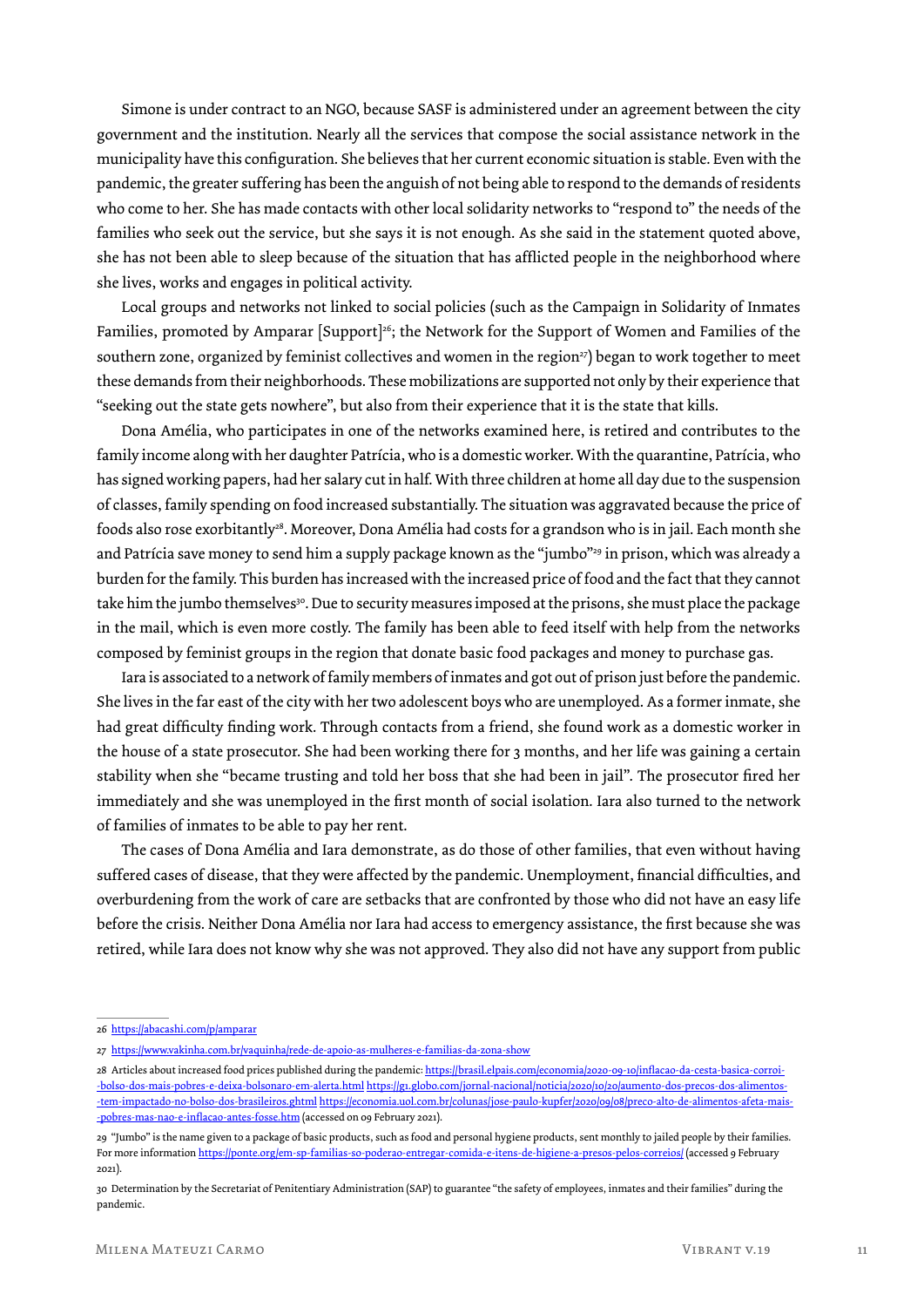social assistance services in their neighborhoods, precisely because of their reduced scope of action. If it was not for the support of community networks, the situation of both women would be much worse.

But it is not only the insufficiency of these policies that leads families, particularly women, who are residents of these territories, to seek alternative forms of "help" instead of claiming their rights. In the daily activities of these state services, stigmas, judgements, humiliations, and criminalizations tend to be reproduced that revive hierarchies and control. Accompanying daycare centers in a favela of Rio de Janeiro, Camila Fernandes analyzed accusations about sexuality that are embedded in discourses, acts and practices within these institutions (Fernandes, 2019). Fernandes demonstrates how the attribution of an "improper and irresponsible" sexuality to black, poor women living in favelas is used to justify the inadequate public policies (which are never sufficient for women who "make too many children"), and is also said to be at the root of social problems.

Accompanying the policies of social assistance in the southern zone of São Paulo, in my master's research, I also observed the presence of a stigmatizing discourse about these families, mainly about women (particularly mothers and grandmothers), which underlies daily practices of professionals who blame the women for their children's use of drugs or for their involvement in practices considered criminal. The effect of the stigmatization was very concrete in the life of these families, often representing a punishment, like the removal of some benefit or the choice of one family over another for access to a program or even, in extreme cases, the loss of custody of children (Carmo, 2016).

Fear and mistrust of public services and of state agents by the population that is the target of these policies is common in the statements of many residents and also of professionals who implement the policies. Simone, speaking as a social assistant, told me: "The bigger dispute is often with the state itself which criminalizes the mother and requests removal of custody of children. And when you go to see, you find the mother did nothing wrong, she is just poor. So, there is a criminalization of poverty by the state". Thus, the social assistance network found in peripheral regions, not only is a network to guarantee rights that are being abandoned, but is also constituted at the *margins* of a state that violates, normalizes, and stigmatizes poor, black and peripheral people (Das, Poole, 2008; Feltran, 2011; Carmo, 2016). It is a state that kills and lets people die. (Foucault, 1999).

#### **"Help" at the margin of the city, beyond a humanitarian logic**

As I told you, I never cared about this kind of thing. I never wanted to get close to this type of social action. And it was because of a person who asked me for food at a stoplight that I became aware and then I sought to do something and was able to. But I began to see peoples' needs. Because it's no use. OK, I can go there and get help to make lunch and distribute it to people. Great, the person is fed that day. But do they only need to eat that day? No. You know, people need income. People have no work, they don't have work, you know? (Aline, manicurist)

Requests for "help" like food, gas, medicine, personal hygiene and cleaning products and money to pay bills or to buy medicine became common on WhatsApp groups in which I participate that were formed by activists related to agendas like: feminism in the periphery; the struggle against genocide of black, poor and peripheral people; or against mass incarceration. At the beginning they were requests of the members for themselves or for people they knew: "can anyone help Ana pay her rent? She is a survival of the system and was fired, she risks being evicted with two adolescent chidlren"; "the family of an inmate has a baby daughter who underwent surgery, can someone help to buy milk?"; "Angela has no cooking gas, who can help?". But as the weeks dragged on, these requests grew, and it was increasingly difficult for the groups to absorb all of them. This is because the people in the groups had economic needs. They had to expand the networks, look for more resources, more help.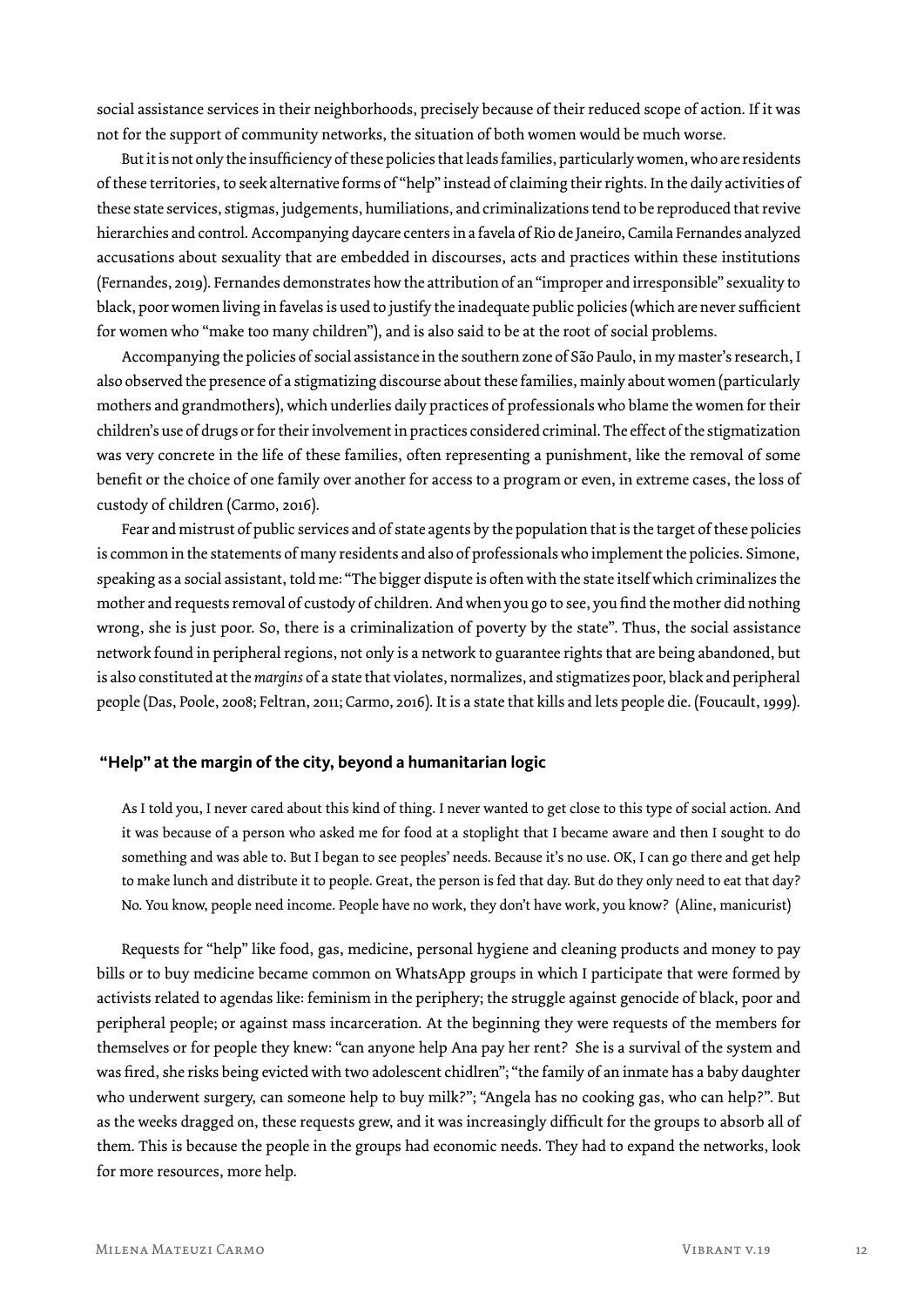"We aren't doing enough, we must do more for these people, these people are being wiped out!". This was the anguish that drove Railda to expand the possibilities of help for families of women inmates. Or of Aline, Simone, Miriam, Gabriela, Elaine, and many other women who take on the non-paying work of capturing funds, distributing food packages, visiting families in situation of vulnerability, the work of home office, for some, and the work of care expanded for all. And they also assumed the risk of contamination by the disease because of the circulation that this type of activity requires.

Aline is 40, she is self-declared *parda* [brown] and lives in Parque Arariba, a district of Campo Limpo, in the periphery of the southern zone of the city, with her husband, a 17-year-old son, a daughter who is 6, and a mother who is 71 who suffers from Alzheimer's disease. Since Aline is responsible for caring for the house, and her daughter and mother, she has not worked outside the home for a few years. Recently, she has taken odd jobs in the neighborhood as a manicurist, but nothing steady due to the demands at home. Her husband, Gilberto, works as an Uber driver and contributes most of the family income. He has long worked in community issues in the region and is involved with various human rights networks and institutions in the city. I met Aline through him, because Gilberto was my colleague at an NGO in the region and we now participate in some of the same collectives. Both he and Aline are now my friends and as soon as I saw him promoting the actions on social networks during the pandemic I wanted to speak with her to know about the experience.

Aline had never been involved before with "these social actions", as she told me. However, this situation changed at the beginning of the pandemic, when she engaged vigorously in the distribution of meals to people living in the street who were close to her home. It all began at the beginning of the social isolation when she went to visit her sister, in a nearby neighborhood. Aline was approached by a person living in the street who asked her for something to eat. She even offered him money, but the man refused it. He said that the stores in the region were all closed due to the social isolation and that he had not eaten in 3 days, because institutions and restaurants that made food donations had stopped their activities, leaving he and other people in the street nearby without support.

Aline said:

That was gnawing at me inside and I was imagining: 'boy, we go three or four hours without eating and we feel hungry, imagine three days without eating!". So I spoke with Gilberto about this and he said: "Ah, I don't think it's good because people just don't eat one day, they eat every day. Are you ready to assume this commitment? You will have to stop your life!" And I said: "I am, I'm ready". And I posted something on Facebook, saying what happened and if someone could help, I don't know, somehow with rice, beans, or with a cooked meal. And I had a big response that I did not expect. And I had a lot, a lot of help.

Aline had support from two other neighbors and with many donations from merchants and residents of the region. She also had support from other networks of activists in the city through contacts from her husband, who works on cases of violence (related to gender, arrests, deaths, and police violence) and with other types of assistance (food vouchers, 50 payments of R\$100 that they received from an NGO in the center of the city, the provision of guidance about issuing documents, etc.). For six months, every evening, after they finished their work in their own homes, the three women prepared 100 meals and distributed them at various points of the neighborhood, where people were living in the street.

The actions of these women also expanded to the distribution of food packages and clothes for families in the neighborhood. The donations arrived at Aline's home and were passed on to those who requested. Many people went to her to make donations, and others to ask for food packages and other types of help. Aline became one of the connections in these solidarity networks that were formed in the peripheries of the city at the beginning of the pandemic.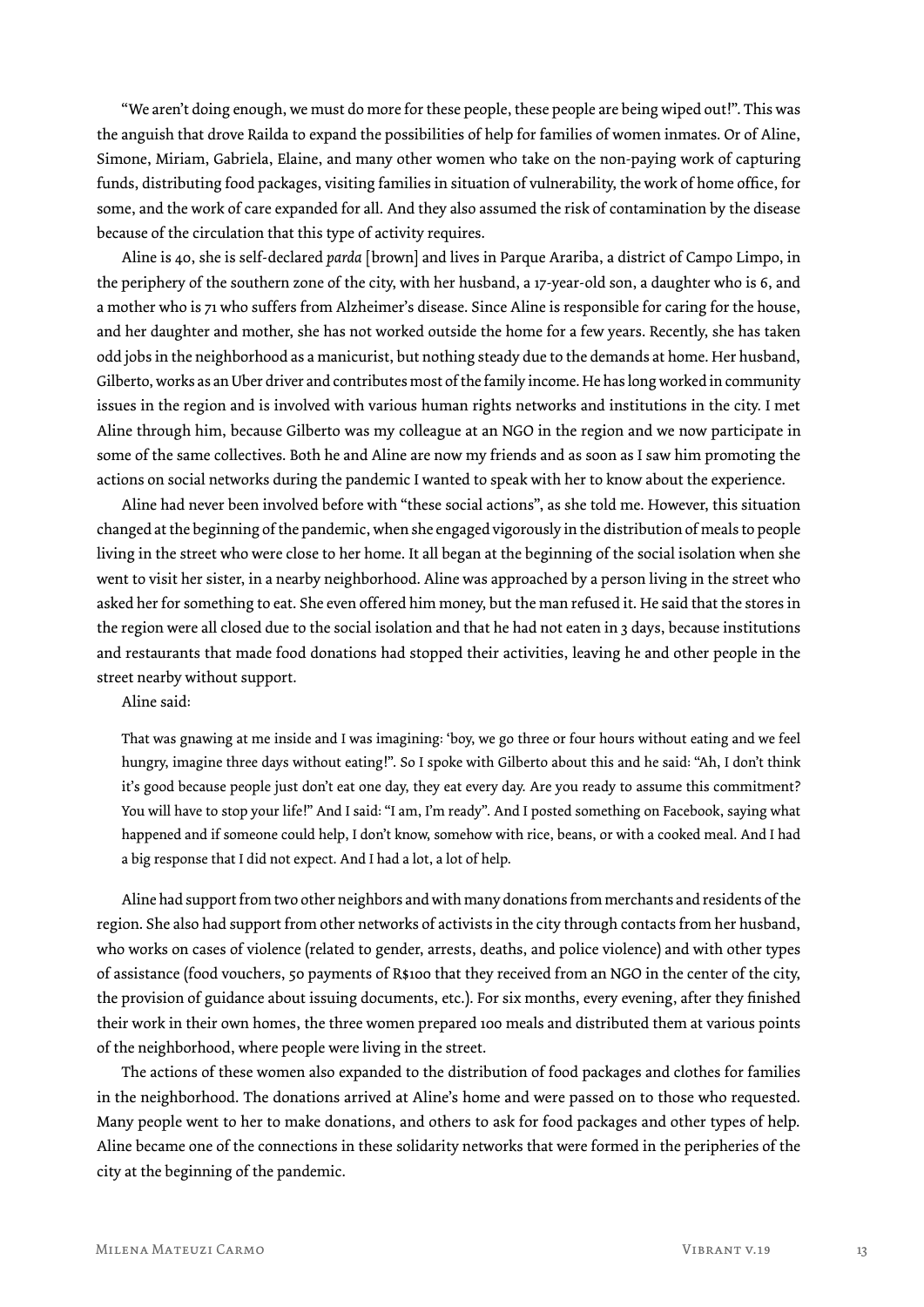At first, it would be possible to define Aline's initiative and that of her neighbors exclusively as charity, which is characterized as an isolated action that does not question the abandonment by the state of its responsibility to guarantee social rights. Charity is often anchored in religious principles of benevolence and may construct asymmetric relations between those who donate and those who receive. It should be emphasized that much of the major media has repeatedly presented the theme of food insecurity and promoted and supported the solidarity campaigns to collect food throughout Brazil.

Clara Han, referring to recent criticisms of humanitarian assistance programs, observes that the emphasis on compassion towards social suffering and inequality involves political values and specific forms of intervention that maintain social inequalities and hierarchies (Han, 2012). Didier Fassin, analyzing immigration policies in France, called attention to how these policies have been supported by a morality that combines compassion and repression. At the same time that the repression of immigrants intensifies because they are seen as a threat to the nation, those who request political asylum have their requests accepted more frequently for so-called humanitarian reasons, based on a sense of compassion for the body that suffers, and not for the principal of refugee guaranteed by human rights. Thus, these undesirable immigrants are recognized for their their basic biological existence and not for their political existence. Fassin also affirmed: "to commiserate with the asylum seeker or with the undesired immigrant brings less benefits to these figures than to ourselves, given that we show how human we really are" (Fassin, 2014: 20).

Families that now face risk of hunger and that are targets of these solidarity campaigns are also those whose children are targets of state violence, are occupying prisons or are homicide victims. They are the undesirable racialized, poor families who live in the peripheries. Reports on Brazil's leading television news programs have presented stories that seek to cause commotion, presenting large campaigns to collect provisions. With the exception of the mention of emergency assistance offered by the federal government in the pandemic, little is said about holding the state responsible for food security, which is not referred to as a right.<sup>31</sup> The response has been campaigns to collect and distribute foods by NGOs and community networks throughout the country.

But what happens when the agents of this humanitarian assistance are not "us" but "them"? Or if not them but "us"? I affirm that although the actions of women and networks that I present here do involve compassion and humanitarianism, this morality, in and of itself, is not sufficient to explain them. Many members of the solidarity networks, such as Aline, also need the food packages they collect. Between the targets of the actions and those who conduct them, there is an identification in terms of life experiences that are marked by scarcity, because both have lived, or are living or run the risk of living, in similar precarious situations.

Aline lives in a "typical" neighborhood of the periphery of the city of São Paulo. Brick houses stacked on top of each other dominate the landscape, interspersed by small squares, public schools, bars, churches and shops. Aline's family also lives in one of these multi-storied houses. She is on the first of three floors. Her father built them and gave one floor to each of his three daughters. So, they do not need to pay rent. The Parque Arariba neighborhood where Aline lives is in the district of Campo Limpo, whose per capita income is R\$1.747,00 per month and the homicide rates of youth from 15-29, is one of the highest in the city at 49,91 deaths per 100 thousand residents<sup>32</sup>.

<sup>31</sup> See the news program on TV Globo on 04.04.2021 about solidarity campaigns https://globoplay.globo.com/v/9409545/programa/. Some examples in the on-line press: https://economia.uol.com.br/videos/index.htm?id=redes-de-solidariedade-ajudam-familias-na-quarentena-0402CD9A346CE0B96326, https://g1.globo.com/fantastico/noticia/2020/12/27/rede-de-solidariedade-transforma-paraisopolis-em-meio-a-pandemia.ghtml https://g1.globo.com/jornal-nacional/noticia/2020/07/16/pandemia-cria-rede-de-solidariedade-para-ajudar-populacao-mais-carente.ghtml (accessed 9 February 2021).

<sup>32</sup> Data synthesized by Rede Nossa São Paulo, a civil society organization whose mission is to "mobilize various segments of society to, in partnership with public and private institutions, construct and be committed to an agenda and a set of goals, articulate and promote actions, aimed at a city of São Paulo that is just, democratic and sustainable". (https://www.nossasaopaulo.org.br/quemsomos/#rnsp) (accessed 09 February 2021).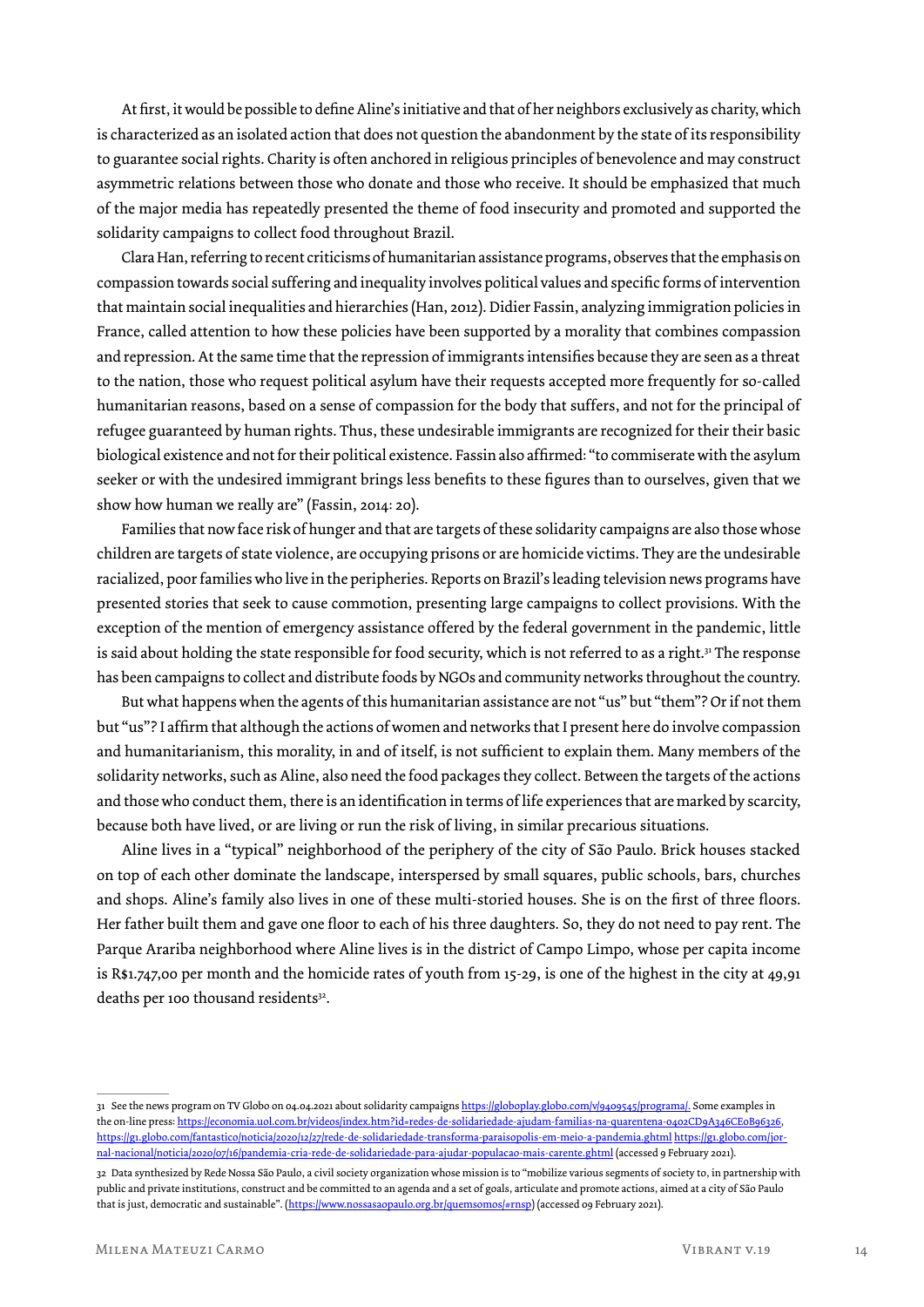Despite the heterogeneity that marks the peripheral territorialities, as discussed, the intensification of the precariousness experienced during the pandemic generates needs. And because of the lack of a network of public services to respond to them, the responses spread through relations of daily life. The community organizing by these women express this. That is, in a context of reduced social programs, the needs of families in precarious living conditions wind up falling on networks that interlink families, friendships, neighbors (Marques, 2010) and activism. Thus, the families who live in the peripheries, even those who are in more stable economic conditions, are convoked to engage in networks of help and reciprocity. To offer help to people living in the streets, in the case of Aline, is to expand this practice. During the pandemic the number of families that need this help increased drastically, revealing these already existing forms of support, but also revealing the state's inability to guarantee basic social rights, emphasizing the politically induced precarious condition to which residents of the periphery are submitted. Finally, it has emphasized how women have taken the lead in assuming these fronts of struggle strongly marked by care.

Nadya Araújo Guimarães and Priscila Pereira Faria Vieira note the appearance of help networks in contexts in which poverty and limited state support are combined. These authors frame the actions of solidarity within the neighborhood as "help" that can be characterized as one form, among others, of the work of care found in societies marked by inequality (Guimarães, Vieira, 2020). This form of care, which differs from professional work or from obligations due to the status of women in families, is located in a specific circuit and takes on other meanings. This help is not understood as work that should be remunerated, or as an obligation, by the people involved in the relationship. Thus, the authors affirm, "they are sustained by (and reproduced through) social relations based on group or community reciprocity" (Guimarães, Vieira, 2020: 10).

Although the authors are referring more specifically to tasks of care for children, the elderly, and the ill, I would like to suggest an expansion to the understanding of care. Isn't it possible to understand the tasks undertaken by these networks of solidarity to be framed within the scope of care and to go beyond the limits of domestic life? These forms of help include cooking for people living in the streets, visiting families in the neighborhood who need support, helping neighbors and friends with imprisoned sons and husbands, collecting donations and distributing food packages, that is, the entire effort to "respond to" needs for social well-being – which should be absorbed by the state in a context of guaranteed rights – presented by families who are found in extremely precarious conditions.

Joan Tronto argues that care is "an activity of the species itself that includes everything that we can do to maintain, continue and repair our 'world' so that we can live in it in the best way possible. This world includes our bodies, ourselves and our environment, and everything in which we seek to intervene in a complex and self-sustainable form. (Tronto, 2007: 285). I thus affirm that many of the actions assumed by solidarity networks that emerged in the city of São Paulo are guided precisely by the logic of care. It is not by chance that they are largely mobilized by women.

According to the tradition dedicated to research about care, it is understood here to involve complex webs of relations that take place in daily life involving concern and accepting responsibility for others, which goes beyond the private environment of family life and questions the notion of autonomous individuals who relate to each other rationally. Care here, as Han affirms, is understood as a problem of daily life more than a category with defined limits (Han, 2012). And in the pandemic care has revealed the unavoidable interdependence among subjects (Tronto, 1997).

Thus, if inequality and crises are shared among all people who live in the peripheries, women are affected and react more distinctly. During the pandemic, many scholars wrote about this. Denise Pimenta, based on her thesis about the Ebola epidemic in Sierra Leon, found that the Covid-19 pandemic does not differ from other healthcare crises in the sense that it overburdens women with the task of care. She calls attention to how care, in the case of Sierra Leon, became dangerous, because while it promoted cure, it also killed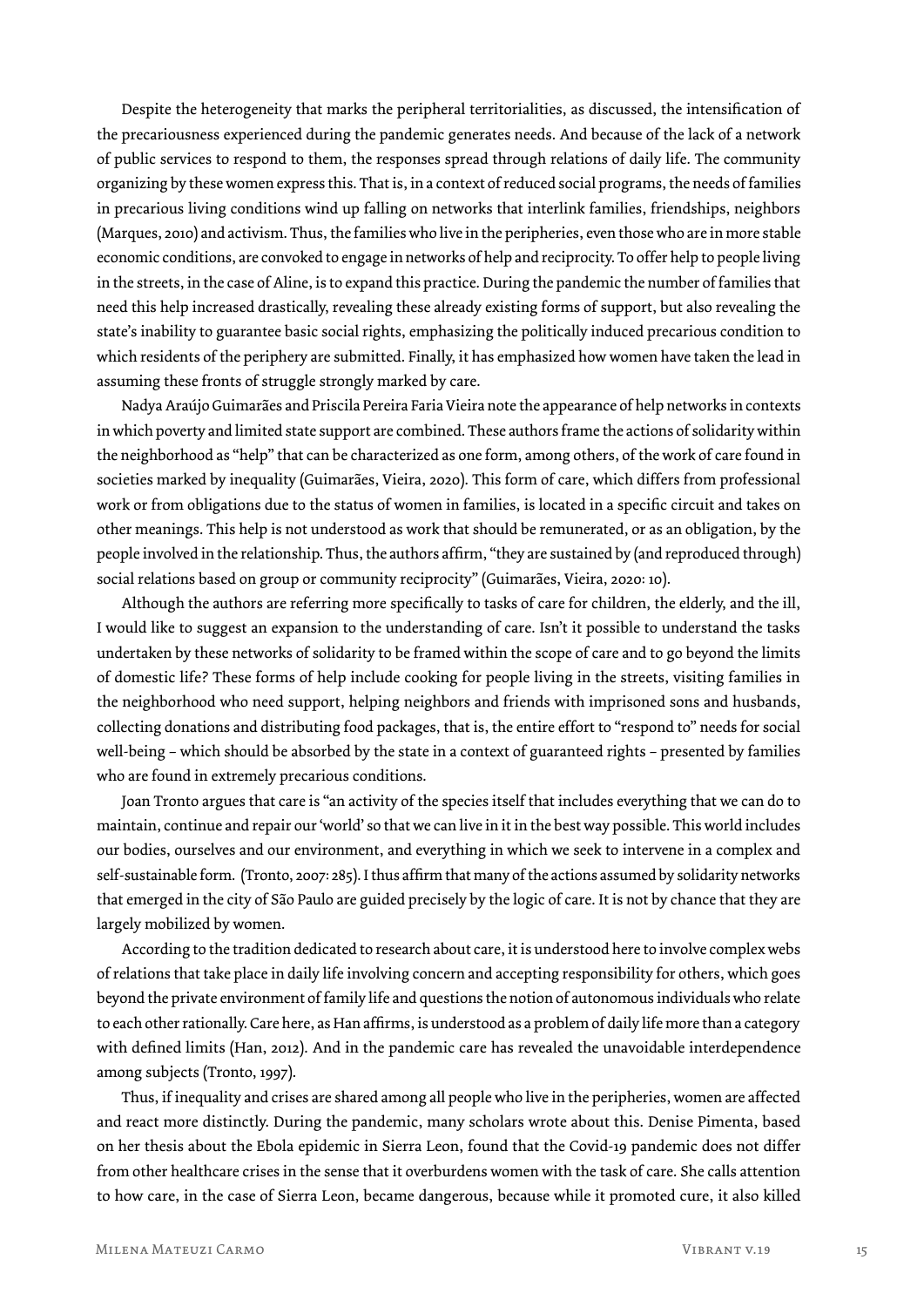the caregivers. Women, by caring for family and neighbors, were more often contaminated, for this reason the highest death rates were among women. Reflecting on the Brazilian case, Pimenta affirms that the pandemic has the face of a woman, a black woman, not only because black women went to the front lines to confront the disease through multiple forms of the work of care, but because it is also black women who are in more vulnerable conditions, and therefore risk contamination (Pimenta, 2020).

Alessandra Tavares has contributed to this debate by considering how women who live in peripheries, mainly black women, have lived through these times seeking to "respond to" the demands of home offices, domestic chores, accompanying the schooling of children who have online lessons, illness, deaths and militancy (Tavares, Carmo, 2020). Nathalie Blanc, Sandra Laugier and Pascale Molinier argue that the visibility that care work gained during the pandemic did little to change the lack of recognition of women's voices in the public space to face it (Blanc, Laugier, Molinier, 2020). Natália Lago and Natália Padovani write about the reorganization of networks of solidarity that women with imprisoned family members have undertaken to respond to the emergency demands of the pandemic (Lago, 2020; Padovani, 2020).

These texts, while addressing distinct aspects of the experiences of women in the pandemic, converge by expressing the excessive burdens of the work of care and its devaluation, as well as the forms of agencying and resistance that are deeply aligned to experiences that articulate gender, race and social class. Reflecting on them with the women with whom I have worked, I argue that even if they are tired, they have engaged in struggles that blur limits of what is understood by public and domestic, filling in the gaps between family and state, producing relations, subjectivities and moralities through a policy of care. In the act of distributing foods, visiting neighbors in situations of violence who have economic needs, and suffer illness, actions of care that blur artificial frontiers of what is public and private are not only reproducing a humanitarian morality, but weaving relations upon which recognition of race, gender, class and place are produced. This recognition is fundamental to strengthening struggles.

#### **Food and struggle at the margins of the city**

Railda is one of the founders of Amparar [support], the Association of the Friends and Family Members of Imprisoned People, which for more than 15 years has supported family members of people in the prison system and those leaving it. The group mediates relations with the courts, denouncing violations of rights in prisons, strengthening articulations of families, composing the struggle against mass incarceration in Brazil, and many other actions. Amparar was created by and is composed of families of jailed people, mainly women, and by people who were in prison, "survivors of the system". The institution's work is not limited to a specific neighborhood, but it is located in the far east of the city, in the Conjunto Habitacional José Bonifácio housing project, in the district of Itaquera. Its activities function through a broad network of family members and "survivors" that extends throughout the São Paulo metropolitan region. It is important to emphasize, they are residents of the peripheries. In addition, Amparar is in contact with other human rights networks that work in Brazil and abroad. With the pandemic, the actions of the association changed radically due to an avalanche of old and new needs.

Visits to prisons were suspended, leaving families without news of their relatives amid multiplying rumors of contaminations by Covid-19. The *jumbos* families send to inmates had to go through the post office, which increased their expenses. The public defender's office was closed, so people had no access to information about their cases and did not know to whom to turn in cases of human rights violations (Lago, 2020; Godoi, Campello, Malart, 2020). Many women lost their jobs during the social isolation making it even more difficult to send the provisions needed to the inmates. These demands, were all steered to Amparar, and now even more so. Railda's WhatsApp doesn't stop.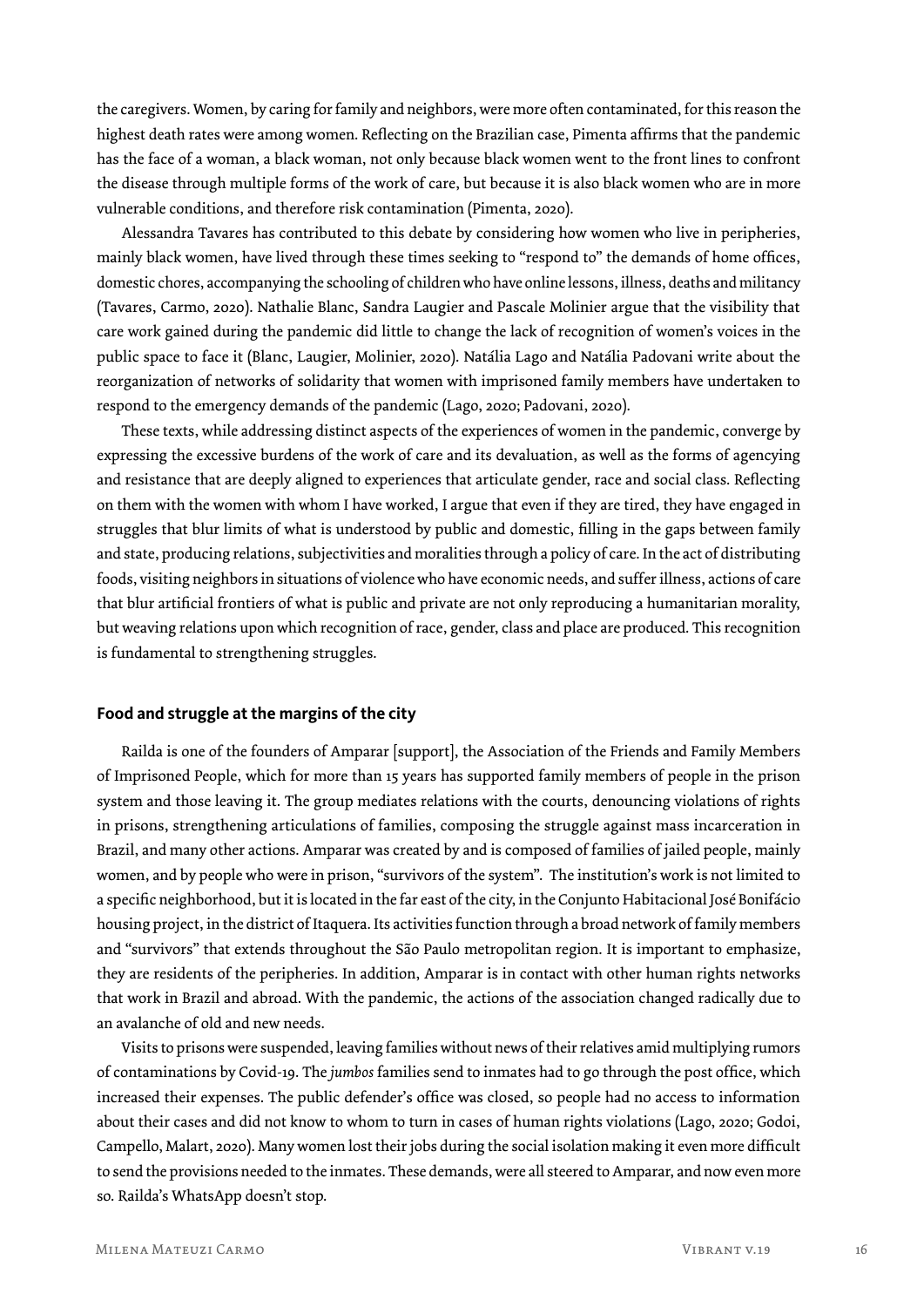In the first months of isolation, Amparar mobilized its networks, which include people throughout the city. Many people tried to respond to each request: the daughter of an inmate had undergone surgery and needed a specific and expensive kind of milk; one "survivor" who had just lost her job faced eviction and needed help with the rent; their were requests for cooking gas, *jumbos*, food packages, and medicine. The list was long and varied. The WhatsApp messages circulated until a solution was found: raffles, campaigns, public notices, and donations were the sources for funds that needed to be gathered and steered towards the most urgent needs. There were many messages, and hours online.

Railda, 54, is a black woman. She has lived in the east zone of the city since childhood and has four children, one of whom has had a few passages through the prison system since adolescence. Railda participates in movements against the prison system since the early 2000s, when she organized with other mothers of youth who were held in the youth detention facility Fundação Casa. Since then, her daily life is occupied by movements through the city to meetings to articulate with social movements, institutions and legal agencies, visits to prisons or trips throughout Brazil or abroad. However, with the pandemic, this agenda of public activities was exchanged for a deep immersion in virtual conversations and in the exhaustive work of receiving and delivering food packages. This is not to mention the infinite number of live broadcasts to which she was invited to discuss the prison system during the pandemic.

During the first six months of the pandemic, Amparar distributed nearly 2 thousand food packages and offered financial help totaling more than R\$30.000 reals – money that was raised by campaigns and raffles – for families who came from all regions of the city looking for help. Railda repeatedly sympathizes with the efforts of family members in search of food: "This morning I had a family member who came from Taboão to the José Bonifácio housing projects to get a food basket. Can you believe it? The situation is very difficult". Taboão da Serra is a city located 45 km to the west of the city of São Paulo. It is an hour and a half on public transportation. This case is not an exception. It highlights the enormous movements that many people must take to obtain food, and demonstrates the absence of local programs in their neighborhoods. The exhaustion and astonishment are devastating, but at no time did Railda consider abandoning this work, even with recommendations from all sides that she should not expose herself to the risk of contracting the disease: "If I stay home, I'll go crazy".<sup>33</sup>

The news about the food distribution was promoted "mouth-to-mouth". "Each time that we would take a basket to someone's home, another neighbor came over to get information about the delivery point. There is always someone who needs it", Sandra told me. She participates in a collective in Capão Redondo. Thus, to respond to these daily needs, the networks and groups organize to collect more resources and expand distribution. These resources, it must be highlighted, come from individual donations, NGOs, merchants or companies and online campaigns. There is little talk of

turning to government services and funds, except for the emergency assistance payments. These groups are suspicious of government action, as mentioned, whether because of the type of response offered, or because it is unlikely there will be a response to the needs. "It's no use to send a request to CRAS, they don't do anything", Railda told me.

 On the other side of the city, in the periphery of the southern zone, another group of women have also mobilized intensely to conduct similar actions: collect and distribute food, personal hygiene and cleaning products; find money for rent, electrical and water bills, and medicine; help women facing domestic violence; support families with jailed members or those assassinated by the police during the pandemic; find psychological support for women residents of the region; and other forms of help. The group Periferia Segue Sangrando [I would prefer to keep bleeding] was created in 2016 from the "need to think about our experiences

<sup>33</sup> For a more complete examination of the actions of Amparar during the Pandemia, see Lago, 2020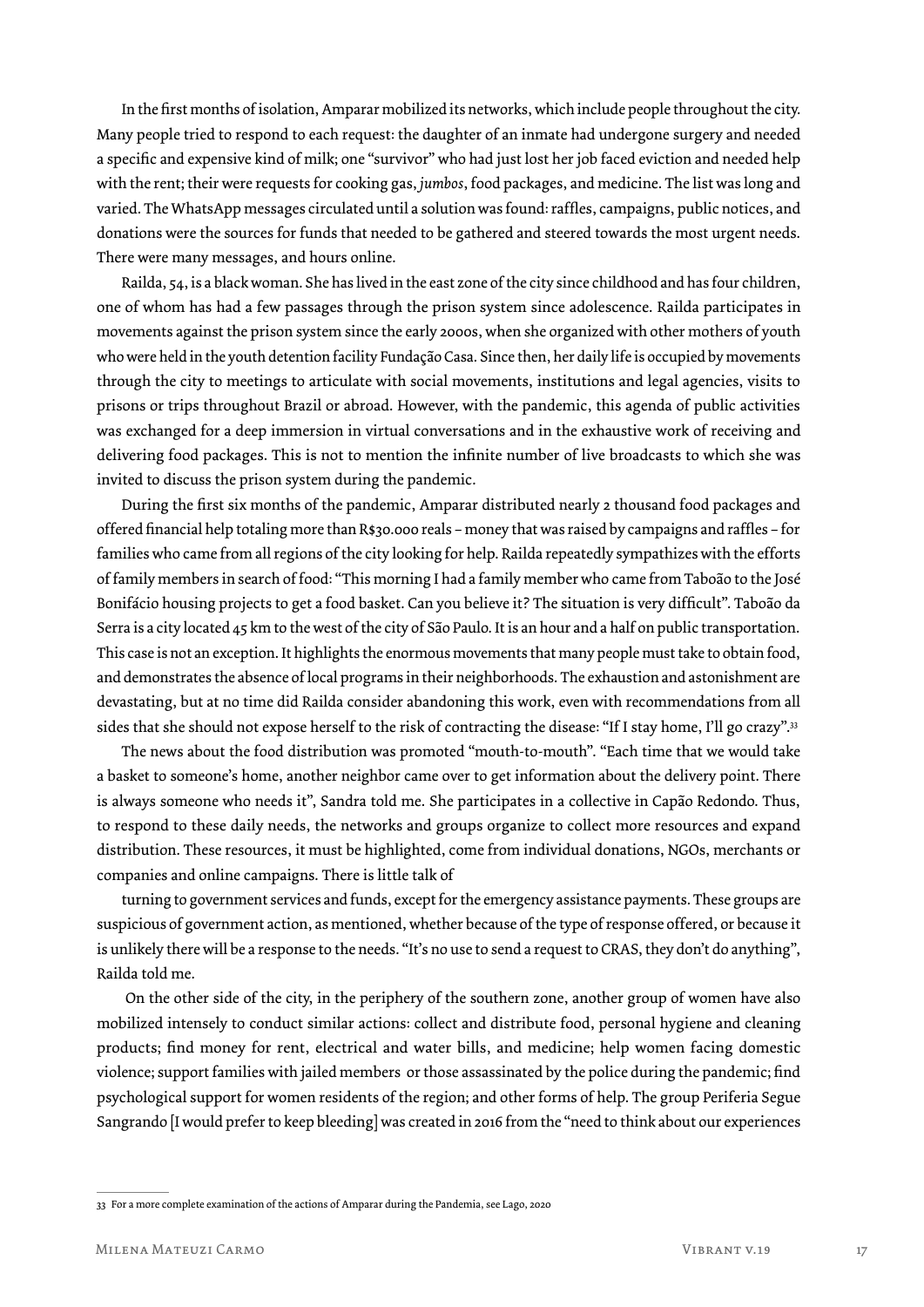as peripheral women, to place ourselves in a united movement and break the silence that is so devastating" as its members wrote in a text published in a journal produced by an NGO in the region in 201634.

The collective is composed of a group of women from 30 to 50 years old, mostly black, residents of the contiguous districts of Jardim São Luis, Jardim Angela and Capão Redondo. Nearly all of the members have had higher education and work in jobs related to NGOs, social policy, the arts or research. The collective has been conducting sporadic actions whose objective was, above all, to bring women from the region together to share experiences that articulate gender, class, race, sexuality and territory. With the pandemic, these women reorganized to conduct these actions to respond to the needs of families in the region. There were intense exchanges on the WhatsApp group where the cases were shared: a group of women immigrants with their families was undergoing situations of food insecurity in Jardim São Luiz; an 84-year-old woman had a grandson in jail and was alone and needed help to care for herself and to deal with the state prison bureaucracy; another resident was suffering from domestic violence and needed shelter. In a context of a state of law, these needs would theoretically be absorbed by social policies capable of guaranteeing rights, but with the advance of neoliberal policies and the rise of state violence, they are aimed at families and local networks.

In the pandemic, this flow of requests to the collective increased, whether from female friends, neighbors, more distant relatives or from unknown women who learned about the possibility to receive help. Thus, the women of the Periphery Continues to Bleed group began to accumulate home office work. The work of care at home intensified, mainly because children did not have school, while efforts were made daily to collect and administer funds, receive and distribute food, accompany cases of violence and other activities.

Once again it is important to observe these actions through the political meanings that the subjects attribute to them. In the past ten years there has been a multiplication of social mobilizations in the peripheries of the city through these collectives. These groups are composed mostly of youth, and many works with cultural manifestations and on agendas related to gender, race, sexuality and class as they are articulated to territory as do such Amparar and the Periphery Continues to Bleed collective. The issues addressed include peripheral feminism, genocide of black and peripheral people, "dis-incarceration", and others that reveal the precarious living conditions in the peripheries, and the state is held responsible as the main agent of violations. These collectives have contributed to the production of new identities that shape a racialized "us" and that challenge the idea of a miscegenetic periphery derived from a "Brazilianness" linked to miscegenation (Moutinho, 2004).

Thus, in addition to being producers of a new racial grammar in the periphery and of new identities, these collectives begin to produce a discourse that frames the state not as a guarantor of rights, but as an enemy, a genocidal agent of extermination of poor, black and peripheral people. "Us for us" ["Nós por nós"] became a recurring expression in these movements, expressing the need to articulate those who share a common experience of race, class and territory and who are the targets of violent state actions. These group raise new political discourses and new subjects emerged through the consolidation of democracy since the 1990s, with the promise that the state of law would guarantee greater social justice and decrease inequality. Instead of denouncing the absence of the peripheral state, these new subjects denounce its presence, which kills people and lets them die despite democratic advances in the Constitution of 1988.

<sup>34</sup> Revista Sujeitos Frutos e Percursos publicado pelo CDHEP, Centro de Direitos Humanos e Educação Popular - http://cdhep.org.br/wp-content/ uploads/2017/07/Sujeitos-Frutos-Percursos\_2013-2016.pdf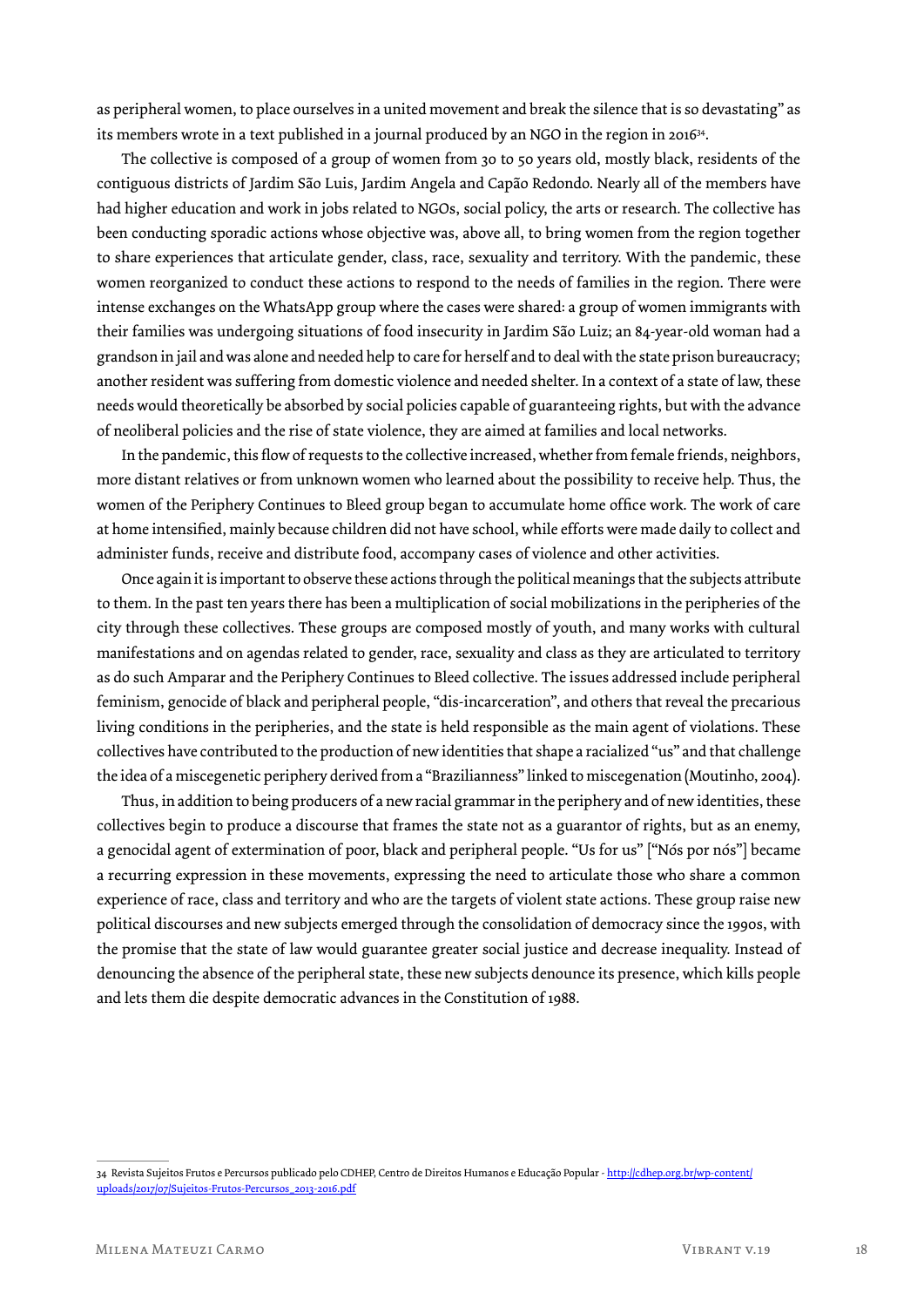The actions taken by the networks in which Aline, Railda and the women of the Periphery Continues to Bleed collective participate should be analyzed considering this entire context. The actions are not limited to a humanitarian logic promoted by a discourse that holds families exclusively responsible for access to social rights, and in the case of the pandemic for the effects of the economic crisis and propagation of the disease. It is necessary to analyze these actions considering the actions of social collectives and movements that have constituted an "us" marked by an experience of gender, race, sexuality and social class specific to a territory marked by violent state action (Moutinho, Alves, Carmo, 2016; Klein, Carmo, Tavares, 2020). In this process, the women assume a fundamental role, producing mutual support networks that are anchored by a perspective of care. These networks are vectors replete with political meaning, given that they are motivated by and reproduce another form of relation with the other, one of implication, recognition and care (Butler, 2015; Tronto, 1997).

When I began writing this article, I had a question in mind about the burden that participation in these solidarity networks meant for these women who also face: the needs of children with online classes; home office; domestic tasks in homes that were much more lived in; care for the elderly, children and ill; mourning; pain; and loss. I imagined that the women would be very tired. Obviously, they are tired, but for all of them, the domestic work was the most draining factor and "drove them crazy". "I can't stay home anymore"; "I'm going crazy here at home with my 6-year-old daughter and my mother, and I can't stand staying home anymore", were expressions that I heard from nearly everyone I spoke to.

Tronto affirms that the act of care emphasizes concrete connections with other people and evokes much of the daily life of women, revealing a fundamental aspect of life, that, in another manner, could appear to be irrelevant. In this sense, to expand the understanding about what it means to care for other people "reveals the need to restructure broader political and social institutions, if caring for others constitutes a more central part of the lives for everyone in society everyday" (Tronto, 1997: 200). That is, Tronto adds, to think of the social world in terms of caring of others differs radically from our current way of conceiving care as a pursuit of self-interest.

I emphasize here that the people who live in the peripheries of the city submitted to state violence, and consequently to the intensification of precarious conditions, are not passively subject to it, as Veena Das and Deborah Poole (2008) have recognized. It is in the cracks of these margins of the state, that subjects produce resistances and struggles. These solidarity actions are clearly not enough to mitigate the effects of social inequality that were amplified by the pandemic. These women obviously are extremely overburdened and tired because once again they have assumed the work of care and social well-being, which under the country's constitution is understood to be a task of the state. Through this exhaustive work these women give meaning to their lives, they produce relations that sustain networks of solidarity and of struggles that (re)construct worlds (Das, 2011) where our precariousness and interdependence are recognized and valued.

Received: May 31, 2021 Approved: August 30, 2021

Translated by Jeffrey Hoff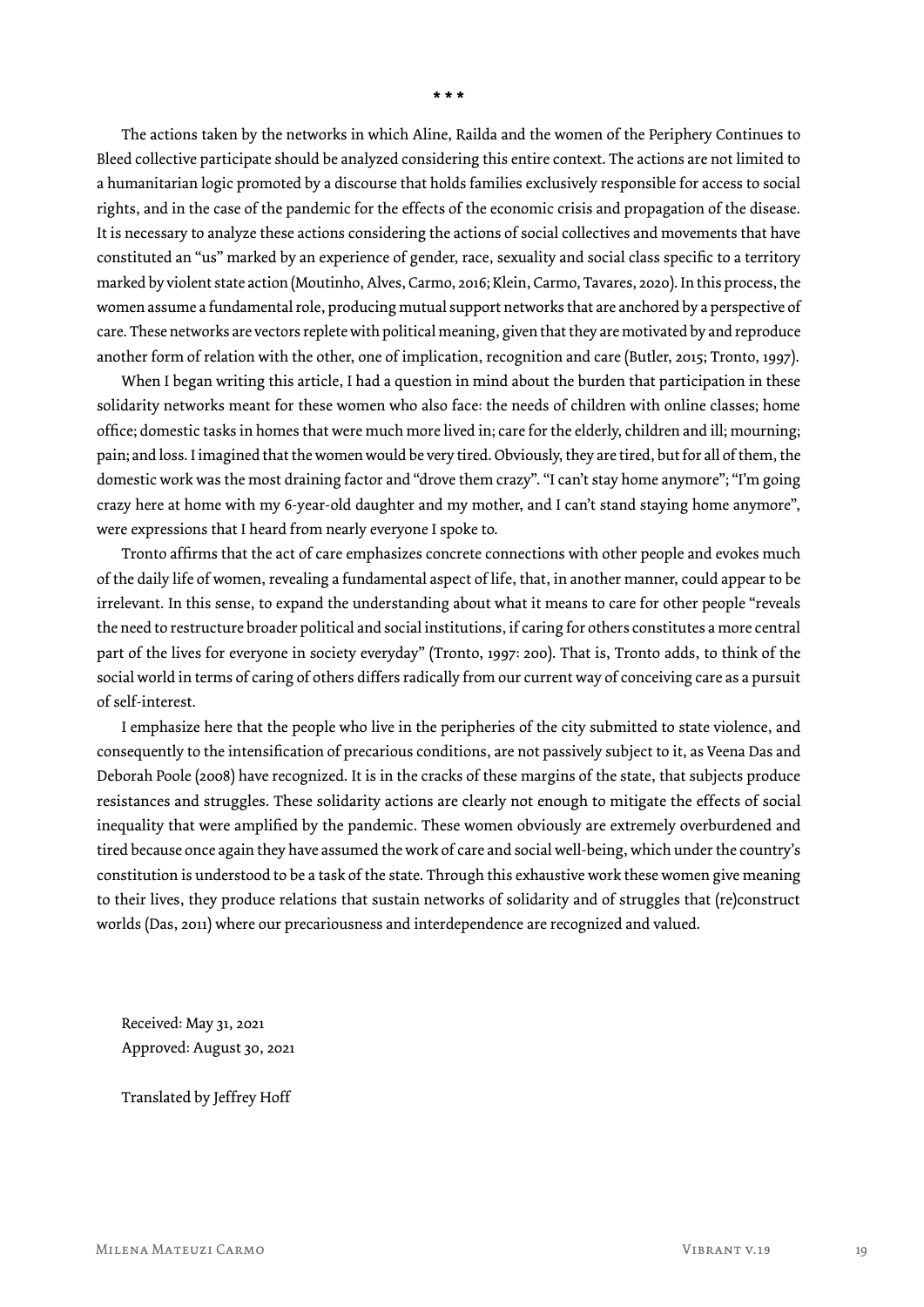### **Bibliography**

- ALEGRIA, Paula; BULGARELLI, Lucas; PINHEIRO-MACHADO, Rosana. 2020. "Movimentos sociais contemporâneos: um balanço da produção de teses e dissertações em antropologia (2008–2018)". *BIB*, 93: 1-27.
- BLANC, Nathalie; LAUGIER, Sandra; MOLINIER, Pascale. 2020. "O preço do invisível: As mulheres na pandemia". *Dilemas: Revista de Estudos de Conflito e Controle Social - Reflexões na Pandemia*, Seção Excepcional: 1-13
- BAENINGER, Rosana. 2011. "Crescimento da população na Região Metropolitana de São Paulo: descontruindo mitos do século XX". In: *São Paulo: novos percursos e atores*. São Paulo: Editora 34. pp. 53-78
- BIRMAN, Patrícia; PIEROBON, Camila. 2021. "Viver sem guerra? Poderes locais e relações de gênero no cotidiano popular". *Revista de Antropologia*, 64(2): 1-23
- BROWN, Wendy. 2019. *Nas ruínas do neoliberalismo: ascensão da política antidemocrática no ocidente*. São Paulo: Editora Filosófica Politétia.

BUTLER, Judith. 2015. *Quadros de guerra: Quando a vida é passível de luto?* Rio de Janeiro: Civilização Brasileira.

- CALDEIRA, Teresa P. 2000. *Cidade de Muros: Crime, Segregação e Cidadania em São Paulo*. São Paulo: Editora 34/ Edusp.
- CARMO, Milena M. 2016. *Margem adentro: políticas sociais, sujeitos e resistências na zona sul de São Paulo*. Dissertação de mestrado, Universidade de São Paulo, São Paulo.
- D'ANDREA, Tiaraju P. 2013. *A Formação dos Sujeitos Periféricos: Cultura e Política na Periferia de São Paulo*. Tese de doutorado, Universidade de São Paulo, São Paulo.
- DAS, Veena. 2011. "O ato de testemunhar: violência, gênero e subjetividade". *Cadernos Pagu*, 37: 9-41

DAS, Veena; POOLE, Deborah. 2008. "El Estado y sus márgenes. Etnografias comparadas". *Cuadernos de Antropologia Social*, 27: 19-52

- FARIAS, Juliana. 2014. *Governo de Mortes: Uma etnografia da gestão de populações de favelas no Rio de Janeiro*. Tese de doutorado, Universidade Federal do Rio de Janeiro, Rio de Janeiro.
- FASSIN, Didier. 2014. "Compaixão e Repressão: A Economia moral das políticas de imigração na França". *Ponto Urbe*, 15: 1-27.
- FELTRAN, Gabriel de S. 2011. *Fronteiras de tensão: um estudo sobre política e violência nas periferias de São Paulo*. São Paulo: Editora Unesp.
- FERNANDES, Camila. 2019. "Figuras do constrangimento: As instituições de Estado e as políticas de acusação sexual". *Mana*, 25(2): 365-390.
- FRANÇA, Danilo S. do N. 2017. *Segregação Racial em São Paulo: Residências, Redes Pessoais e Trajetórias Urbanas de Negros e Brancos no Século XXI*. Tese de Doutorado, Universidade de São Paulo – São Paulo.
- GALICHO, Bruna. 2021. *Caminhos da Diferença: Corpo e Cidade na Circulação Cotidiana das Mulheres da Periferia Sul de São Paulo*. Dissertação de Mestrado, Universidade de São Paulo – São Paulo
- GODOI, Rafael; CAMPELLO, Ricardo; MALLART, Fábio. "O colapso é o ponto de partida: Entrevista com Mecanismo Estadual de Prevenção e Combate à Tortura do Rio de Janeiro sobre prisões e a Covid-19". *Dilemas: Revista de Estudos de Conflito e Controle Social - Reflexões na Pandemia*, Seção Excepcional: 1-15
- GUIMARÃES, Nadya A; VIEIRA, Priscila P. F. 2020. "As 'ajudas': o cuidado que não diz seu nome". *Estudos Avançados*, 34(98): 7-24.
- HAN, Clara. 2012. *Life in debt: times of care and violence in neoliberal Chile*. Berkeley and Los Angeles: University of California Press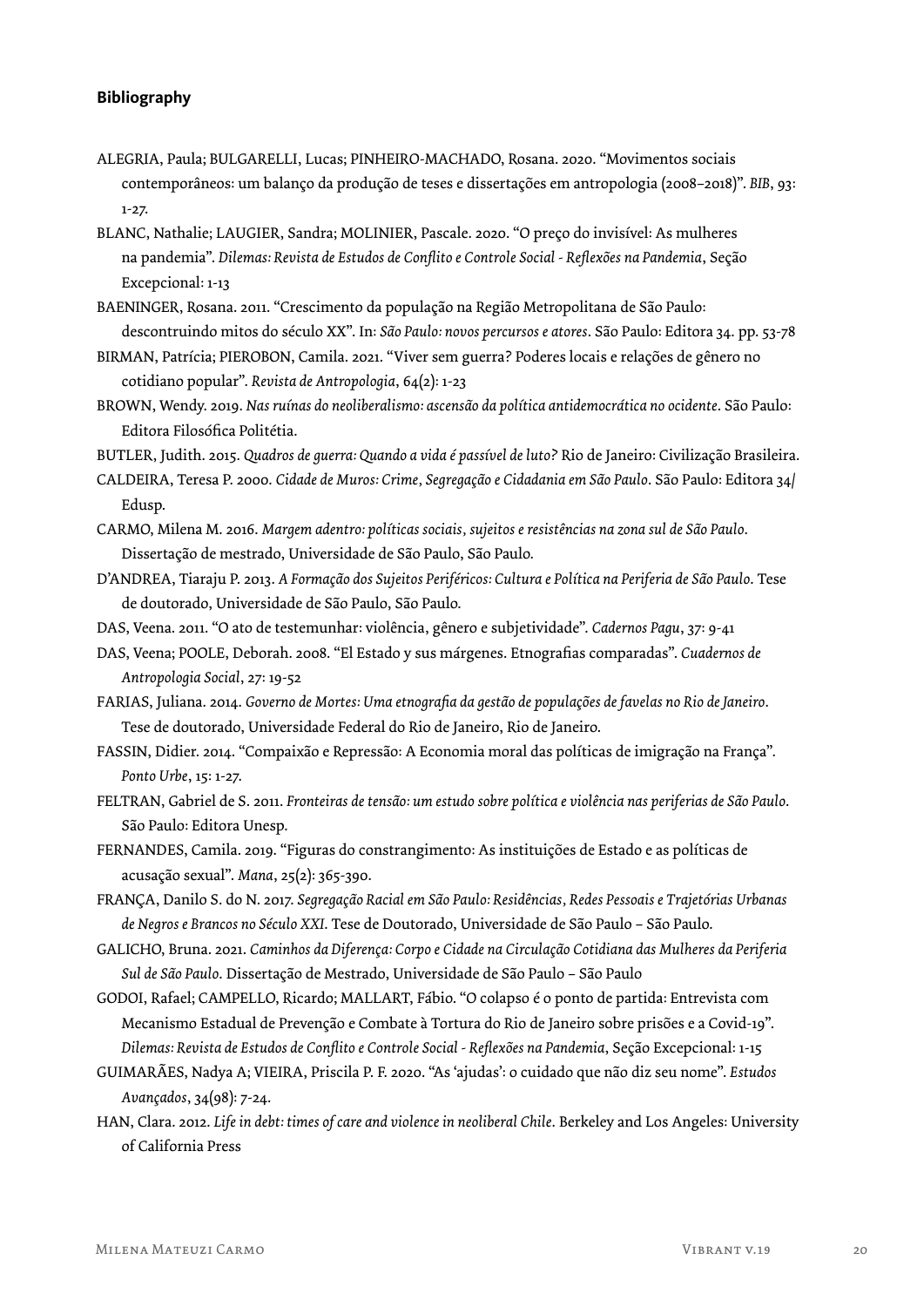- KLEIN, Charles; CARMO, Milena M.; TAVARES, Alessandra. 2020. "Between 'us' and 'them': political subjectivities in the shadows of the 2018 Brazilian election: Political Subjectivities in the Shadows of the 2018 Brazilian Election". *Revista de Antropologia*, 63(2): 1-26.
- KOWARICK, Lúcio; MARQUES, Eduardo. 2011. "Introdução". In: *São Paulo: novos percursos e atores*. São Paulo: Editora 34. pp. 9-23
- LAGO, Natália. 2020. "Na 'linha de frente': Atuação política e solidariedade entre 'familiares de presos' em meio à Covid-19". *Dilemas: Revista de Estudos de Conflito e Controle Social – Reflexões na Pandemia*, Seção Excepcional:1-9
- LIMA, Alexandre Peres de. 2029. "Movimentos negros e a abordagem política da violência racial no Brasil Contemporâneo: genealogia antropológica e histórica de um problema". In: *Anais da XIII Reunião de Antropologia do Mercosul*, Porto Alegre. Mimeo
- MAGNANI, José G. C. 2012. *Da periferia ao centro: trajetórias de pesquisa em Antropologia Urbana*. São Paulo: Editora Terceiro Nome.
- MARQUES, Eduardo. 2010*. Redes sociais, segregação e pobreza em São Paulo*. São Paulo: Editora Unesp/ Centro de Estudos da Metrópole.
- MOUTINHO, Laura. 2014. "Sob a ótica do feminino: raça e nação, ressentimentos e (re)negociações na África do Sul pós-apartheid". In: Alexandre Werneck et al. (org.), *Pensando bem: Estudos de sociologia e antropologia da moral*. Rio de Janeiro: Casa da Palavra. v. 1. pp. 150-170.
- MOUTINHO, Laura. 2004. *Razão, Cor e Desejo*. São Paulo: Editora Unesp.
- MOUTINHO, Laura; ALVES, Valéria; CARMO, Milena M. 2016. "'Quanto Mais Você Me Nega, Mais Eu Me Reafirmo': Visibilidade e Afetos na Cena Negra Periférica". *Paulistana Revista Tomo*, 28: 1-27.
- PADOVANI, Natália C. 2020. "Nós Por Nós: Teias de solidariedade, políticas de desencarceramento e abolicionismo penal no mundão em pandemia"*. Dilemas: Revista de Estudos de Conflito e Controle Social – Reflexões na Pandemia*, Seção Excepcional: 1-17
- PIEROBON, Camila. 2018. *Tempos que duram, lutas que não acabam:o cotidiano de Leonor e sua ética de combate*. Tese de doutorado, Rio de Janeiro, Universidade do Estado do Rio de Janeiro.
- PIMENTA, Denise. 2020. "Pandemia é coisa de mulher: Breve ensaio sobre o enfrentamento de uma doença a partir das vozes e silenciamentos femininos dentro das casas, hospitais e na produção acadêmica". *Tessituras: Revista de Antropologia e Arqueologia*, 8: 8-19.
- SECRETARIA DE ASSISTÊNCIA SOCIAL DE SÃO PAULO. 2012. *Norma técnica dos serviços socioassistenciais proteção social básica*. Secretaria de Assistência Social, São Paulo. Mimeo.
- SEGATA, Jean. 2020. "Covid-19, biossegurança e antropologia". *Horizontes antropológicos*, 57: 275-313.
- TAVARES, Alessandra K.; CARMO, Milena M. 2020. "'Dar conta': cuidado, afeto e redes de ativismo em tempos de pandemia". *Boletim Cientistas Sociais: A questão étnico-racial em tempos de crise*, 37.
- TELLES, Vera da Silva. 2013. "Prospectando a cidade a partir de suas margens: notas inconclusas sobre uma experiência etnográfica". *Contemporânea*, 3(2): 1-15.
- TRONTO, Joan. 1997. "Mulheres e cuidados: o que as feministas podem aprender sobre a moralidade a partir disso?". In: Alison M. Jaggar et al. (orgs.), *Gênero, Corpo, Conhecimento*. Rio de Janeiro: Editora Rosa dos Tempos. pp. 186-203.
- TRONTO, Joan. 2007. "Assistência democrática e democracias assistenciais". *Sociedade e Estado*, 22(2): 285- 308.
- VIANNA, Adriana; LOWENKRON, Laura. 2017. "O duplo fazer do gênero e do Estado: interconexões, materialidades e linguagens". *Cadernos Pagu*, 51: 1-61